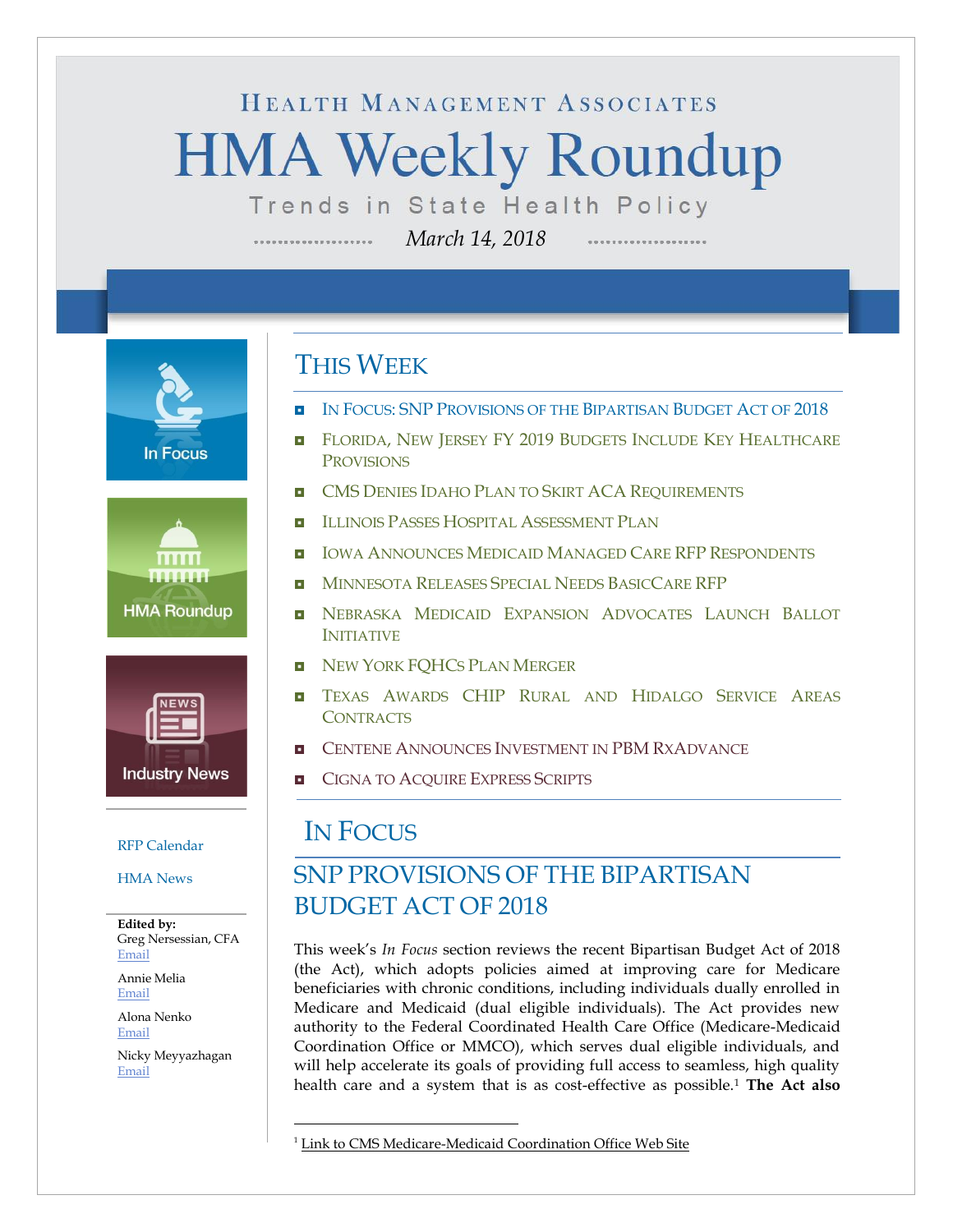**includes several provisions that have an impact on Medicare Advantage (MA) Dual Eligible Special Needs Plans (D-SNPs).** These provisions and their implications for D-SNPs and Medicare-Medicaid integration strategies follow.

#### *Background: Dual eligible individuals are a complex, high-cost population*

There are currently more than 11 million individuals covered by both Medicare and Medicaid.<sup>2</sup> They have significant health and social service needs, multiple chronic conditions, and high costs. Nationally, in 2012, people dually eligible for these programs represented on average only 15 percent of the Medicaid population and 20 percent of the Medicare population, but accounted for 33 percent of total Medicaid spending and 34 percent of total Medicare spending.<sup>3</sup> As a result, there continues to be significant state and federal interest in integrated Medicare-Medicaid managed care models which can improve quality and reduce spending by coordinating care, providing a better care experience, and aligning finances across programs.

Integrated managed care models<sup>4</sup> include the capitated Financial Alignment Initiative (FAI); Medicaid managed long-term services and supports (MLTSS) (with requirements for Medicare and Medicaid integration through required state Medicaid agency contracts (SMACs) with D-SNPs (MLTSS+D-SNP)); and D-SNP designation as a Fully Integrated Dual Eligible Special Needs Plan (FIDE SNP).

Ten states are currently engaged in capitated  $FAIs<sub>2</sub>$ <sup>5</sup> and there is increasing interest among states in pursuing integration through D-SNPs. Eleven states are advancing integrated MLTSS+D-SNP and/or FIDE SNP models.<sup>6</sup> Some MLTSS+D-SNP integrated managed care models are established (e.g. Arizona and Minnesota) while others have been implemented more recently (e.g. Tennessee and Virginia). FIDE SNPs are active in eight states.<sup>7</sup> We are observing an increasing number of state Medicaid agencies requiring their MLTSS plans or comprehensive Medicaid managed care (MMC) plans offer a D-SNP plan.

 $\overline{a}$ 

<sup>&</sup>lt;sup>2</sup> Medicare-Medicaid Coordination Office, Medicare-Medicaid Dual Enrollment from

<sup>2006</sup> through 2016. Available at: [MMCO Enrollment Trend Report.](https://www.cms.gov/Medicare-Medicaid-Coordination/Medicare-and-Medicaid-Coordination/Medicare-Medicaid-Coordination%1fOffice/DataStatisticalResources/Downloads/Eleven-YearEver-EnrolledTrendsReport_2006-2016.pdf)

<sup>3</sup> *Beneficiaries Dually Eligible for Medicare and Medicaid*, *Data Book*, jointly produced by Medicare Payment Advisory Commission (MedPAC) and the Medicaid and CHIP Payment and Access Commission (MACPAC), January 2018.

 $4$  Another capitated model, called the Programs of All-Inclusive Care for the Elderly (PACE), is a Medicare and Medicaid program that provides integrated, coordinated care for dual eligible individuals in select geographies who need a nursing home level of care.

<sup>5</sup> California, Illinois, Massachusetts, Michigan, New York (2 FAIs), Ohio, Rhode Island, South Carolina, Texas, Virgini[a CMS Capitated FAI Web Link](https://www.cms.gov/Medicare-Medicaid-Coordination/Medicare-and-Medicaid-Coordination/Medicare-Medicaid-Coordination-Office/FinancialAlignmentInitiative/CapitatedModel.html)

<sup>6</sup> J. Verdier, *The State of Integration: Next Phase and Opportunities for Working with States,* SNP Alliance 13th Annual Leadership Forum Washington, DC, November 2, 2017. States identified: Arizona, California, Idaho, Massachusetts, Minnesota, New Jersey, New Mexico, New York, Tennessee, Texas, Wisconsin.

 $<sup>7</sup>$  Arizona, California, Idaho, Massachusetts, Minnesota, New Jersey, New York and</sup> Wisconsin. Centers for Medicare & Medicaid Services, Special Needs Plan Comprehensive Report (February 2018), available at: [CMS Special Needs Plan](https://www.cms.gov/Research-Statistics-Data-and-Systems/Statistics-Trends-and-Reports/MCRAdvPartDEnrolData/Special-Needs-Plan-SNP-Data.html?DLSort=1&DLEntries=10&DLPage=1&DLSortDir=descending)  [Comprehensive Report February 2018.](https://www.cms.gov/Research-Statistics-Data-and-Systems/Statistics-Trends-and-Reports/MCRAdvPartDEnrolData/Special-Needs-Plan-SNP-Data.html?DLSort=1&DLEntries=10&DLPage=1&DLSortDir=descending)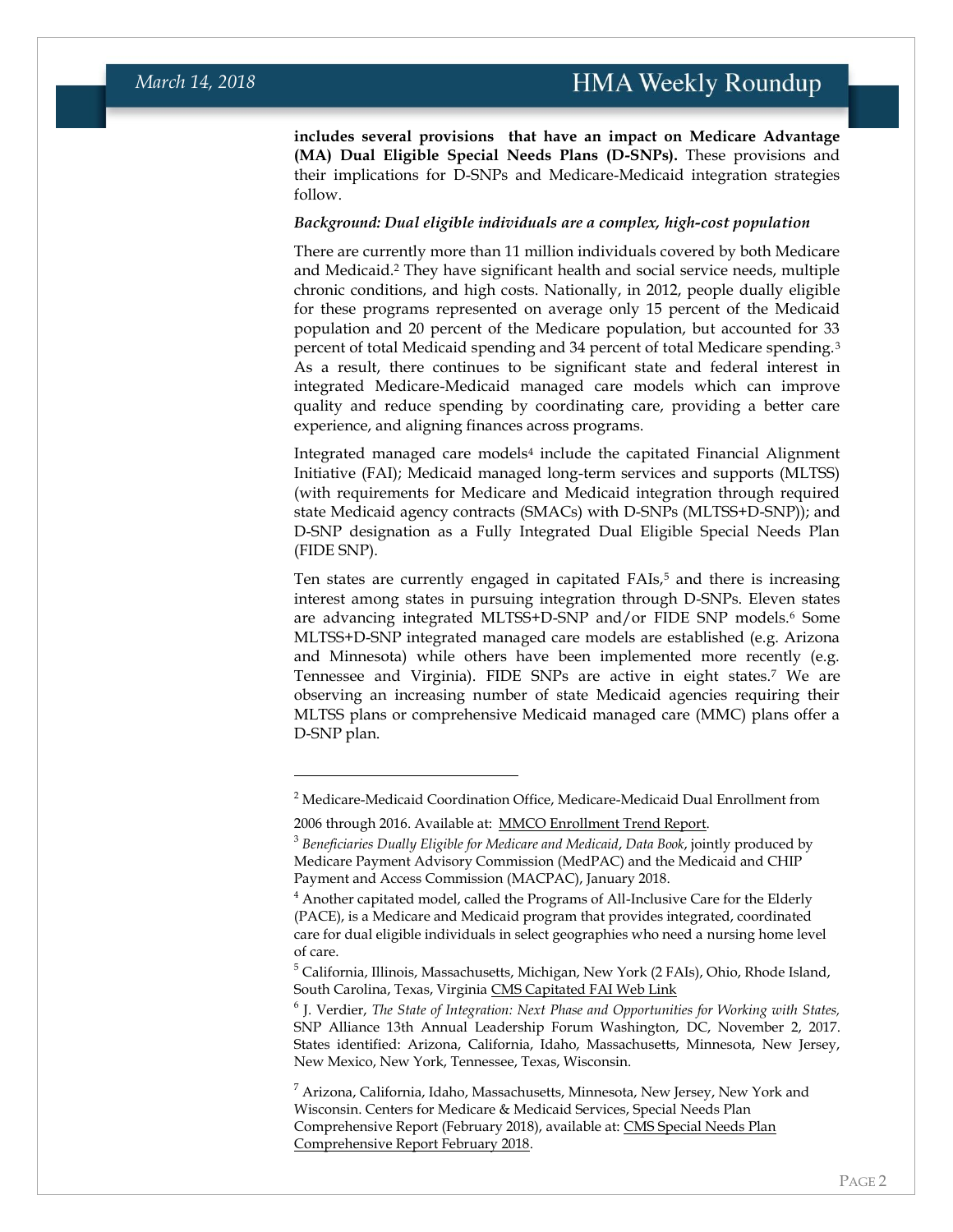| <b>11 States Currently Require MLTSS/</b> |              |  |
|-------------------------------------------|--------------|--|
| <b>MMC Contractors to Offer D-SNPs:</b>   |              |  |
| Arizona                                   | Pennsylvania |  |
| Hawaii                                    | Tennessee    |  |
| Massachusetts                             | Texas        |  |
| Minnesota                                 | Virginia     |  |
| New Mexico                                | Wisconsin    |  |
| New Jersey                                |              |  |

#### *Bipartisan Budget Act of 2018: Key changes are expected to have an impact on D-SNPs and Medicare-Medicaid integration strategies*

**Permanent SNP reauthorization.** The Act permanently authorizes Medicare Advantage (MA) SNPs, which include D-SNPs, Chronic Condition SNPs (C-SNPs), and Institutional SNPs (I-SNPs). Reauthorization provides stability to the SNP market and continuity of care for the beneficiaries enrolled in SNP plans. As of February 2018, there were approximately 2.1 million beneficiaries enrolled in D-SNPs, 348,000 enrolled in C-SNPs, and 73,000 enrolled in I-SNPs.<sup>8</sup>

**Strengthened Authority for the Medicare-Medicaid Coordination Office regarding increased integration of D-SNPs.** The MMCO, initially created by the Affordable Care Act (ACA) to support more integrated benefits and improve coordination for dual eligible individuals, now has expanded authority to:

- Operate as the dedicated point of contact for state Medicaid programs to address misalignments that arise with the integration of D-SNPs.
- Establish a uniform process for disseminating to state Medicaid agencies information under the law's title impacting contracts between Medicaid agencies and D-SNPs.
- Provide resources for states interested in using D-SNPs as a model for integration (e.g., model contract and other tools).
- Develop rules and guidance to unify grievances and appeals procedures for services and items provided by D-SNPs.
- Develop rules and guidance related to the integration or alignment of Medicare and Medicaid policy and oversight for D-SNPs.
- In implementing these provisions, the Act requires the MMCO to obtain stakeholder input, such as feedback from plans, beneficiaries, providers, and other organizations.

 $\overline{a}$ 

<sup>8</sup> Ibid.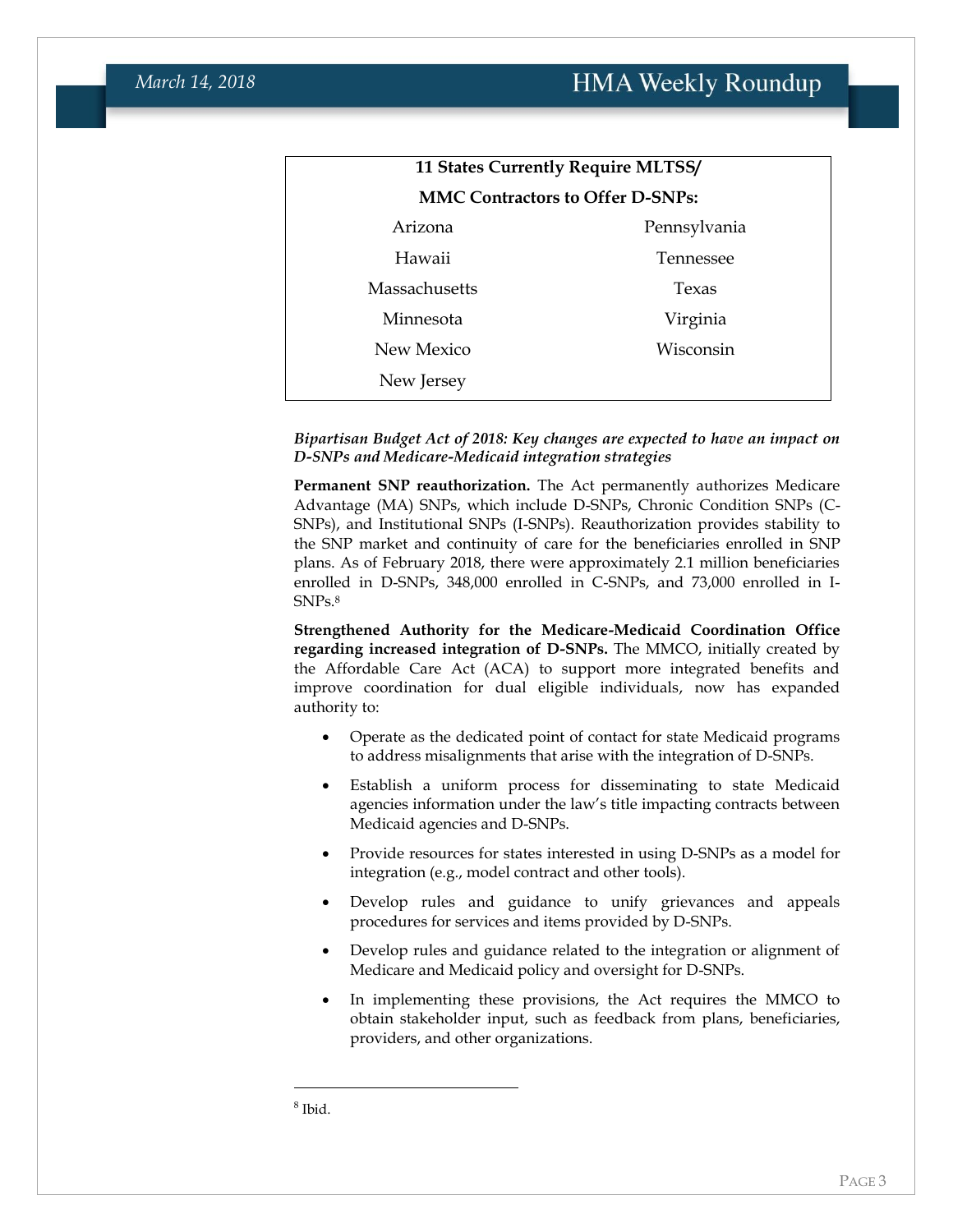**Improved integration and coordination for D-SNPs.** Beginning in 2021, D-SNPs must meet new requirements for integration or be subject to an enrollment freeze. D-SNPs must meet *one or more of the following three options*:

- Be a FIDE SNP *or* provide LTSS and/or behavioral health services under a capitated contract with the state Medicaid agency.
- Coordinate LTSS and/or behavioral health according to a new set of contract requirements that will be established by MMCO (e.g., provide notification to the state Medicaid agency of hospitalizations and ED visits).
- Assume clinical and financial responsibility for all Medicare and Medicaid benefits if the D-SNP is offered by the parent organization of the Medicaid plan providing LTSS and/or behavioral health services.

**Unified grievances and appeals for services and items provided by D-SNPs.** MMCO must establish uniform grievances and appeals procedures, to the extent feasible, for D-SNPs by April 1, 2020. They are to align procedures such as single notifications, unified timeframes, and simplified reporting. Unified procedures must be used by D-SNPs with contracts with state Medicaid agencies for 2021 and subsequent years.

**Plan level Star ratings.** The Act gives CMS the authority to calculate Star ratings at the plan level, instead of the contract level, for SNPs. This change has the potential to increase plan reporting burden and positively or negatively impact a plan's Star rating.

Before exercising its new authority, CMS must consider such things as validity of measurement and impact on plans that serve a disproportionate number of dual eligible individuals. The change, if adopted, would only apply to SNPs. However, the Act also directs CMS to examine the feasibility of calculating Stars at the plan level for all MA plan types.

**Expanded supplemental benefits.** Starting in 2020, all MA plans, including D-SNPs, will be able to provide supplemental benefits to chronically ill enrollees that "have a reasonable expectation of improving or maintaining the health or overall function." Similar proposals that would expand the scope of supplemental benefits so long as they "diagnose, prevent, or treat an illness or injury, compensate for physical impairments, act to ameliorate the functional/psychological impact of injuries or health conditions, or reduce avoidable emergency and healthcare utilization," were included in February's CY 2019 Advance Notice and Draft Call Letter and would take effect in 2019.

**Expanded telehealth benefits.** All MA plans, including D-SNPs, may start covering telehealth services that do not meet the strict requirements of the Medicare fee-for-service program. These services can be included in the bid amount and will no longer have to be provided as a supplemental benefit, starting in 2020. Look for draft guidance outlining what services are covered and other requirements, such as provider qualifications and coordination of care, as early as November of this year.

**MedPAC/MACPAC and GAO studies related to D-SNPs.** The Act directs the Medicare Payment Advisory Commission (MedPAC) and Medicaid and CHIP Payment and Access Commission (MACPAC) to evaluate how D-SNPs perform among each other and other comparison groups such as the FAI and MA plans that are not D-SNPs, by March 15, 2022. A separate report by the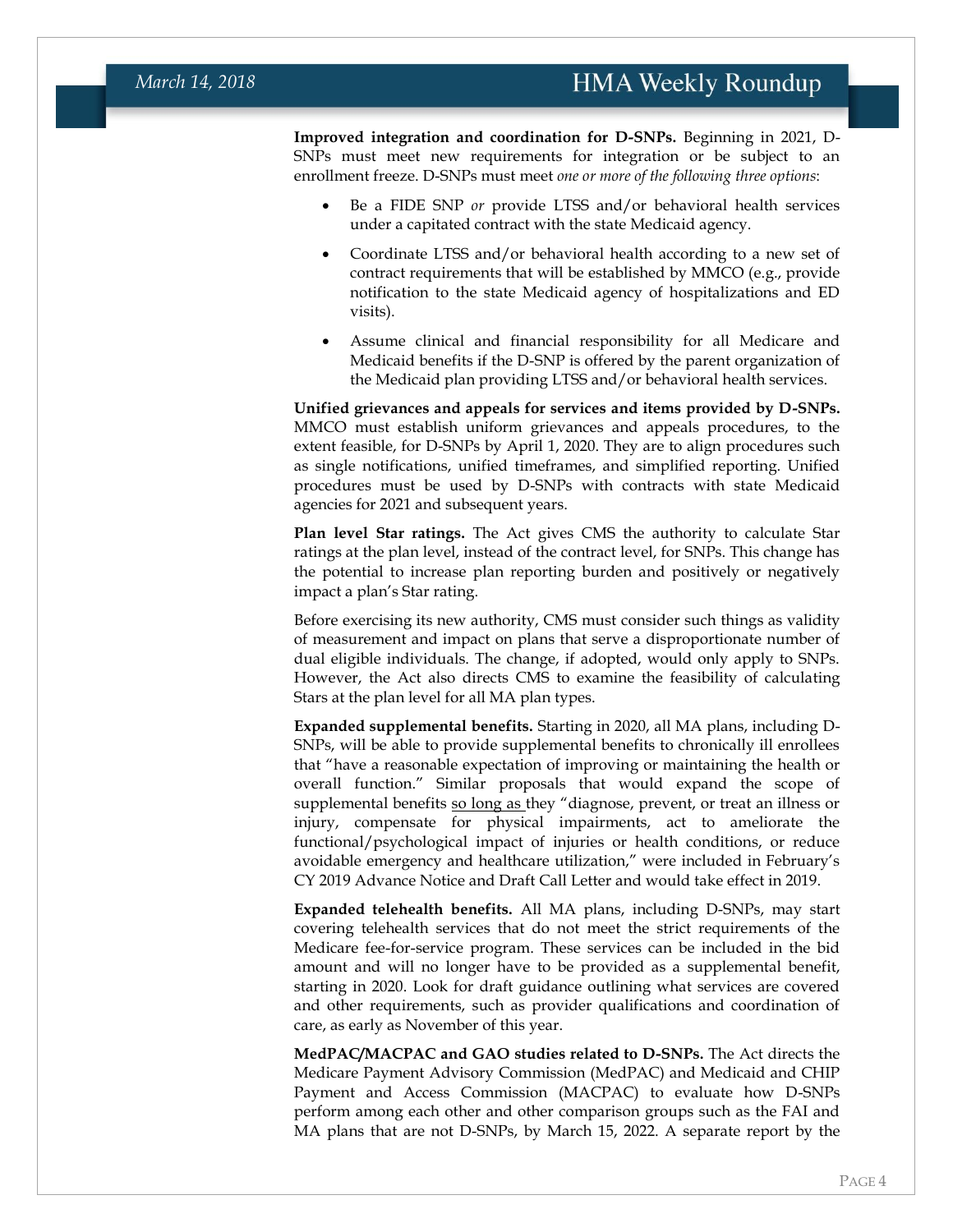Government Accountability Office (GAO) will evaluate state-level integration between D-SNPs and state Medicaid agencies and make recommendations for legislative or administrative action.

#### *Implications: Greater alignment across programs and interest in D-SNPs as a platform to integrate care*

As a result of permanent SNP authorization and the expanded scope of the MMCO, we are likely to see new investments in more coordinated care by plans, and enhanced interest by state Medicaid agencies in using the MLTSS+D-SNP model as a pathway to improve care for dual eligible individuals. The Act's focus on integration and alignment across Medicare and Medicaid is likely to benefit dual eligible individuals, states and health plans by advancing efforts to reduce system complexity and support seamless, quality care.

While the Act strengthens the MMCO's authority to develop regulations and guidance, as well as provide tools and supports to promote integration through D-SNPs, authority remains with the states to pursue a Medicare-Medicaid model of integration based upon state and local resources, unique features of the health care delivery system, and state Medicaid agency goals. States retain flexibility in determining their preferred model of integration, and the type of contracting arrangement they may pursue with D-SNPs.

We expect to see more uniform integration and alignment procedures for D-SNPs at the federal level, which is likely to reduce administrative burden for plans that operate in multiple states. Additionally, all MA plans, including D-SNPs, will be better equipped to address social determinants and help members maintain or improve function with the new flexibility the Act provides in offering more expansive supplemental benefits.

We also hope to see stakeholders, including states, health plans, beneficiaries and the federal government, engaging in a dialogue about how to further Medicare-Medicaid program integration and alignment through D-SNPs.

The MMCO has already issued a call for stakeholder input to inform its work developing a unified D-SNP grievance and appeals process and new integration standards for D-SNPs. It will accept comments on any related issue, but is particularly interested in feedback on topics such as:

*D-SNP Integration Standards*

- New integration standards CMS should consider for D-SNPs that coordinate but do not cover Medicaid LTSS and behavioral health services. The Act provided three examples: 1) notifying state of hospitalizations, emergency room visits, and hospital or nursing home discharges; 2) PCP assignment; and 3) data sharing to support coordination of items and services. CMS is looking for feedback on these specific examples, as well as other activities CMS should consider.
- The circumstances when CMS should determine that a parent organization has "clinical and financial responsibility."
- Roles CMS and the states should play in determining whether D-SNPs meet integration standards.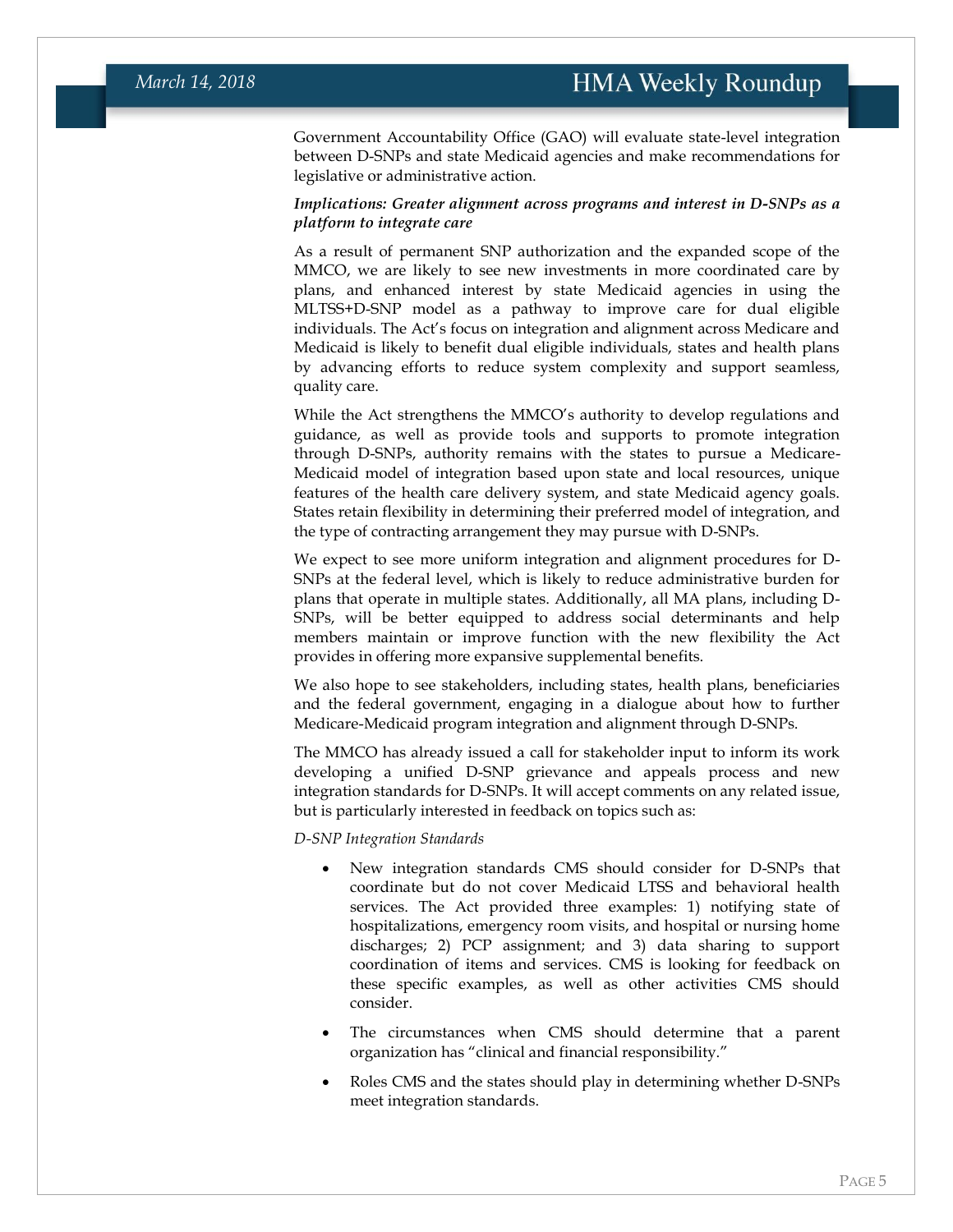- CMS considerations for partial carve-outs of Medicaid services when applying integration standards.
- Issues related to the timing, process, or criteria for FIDE SNP determination the CMS should consider in implementing the provisions of the Act.

#### *Grievances and Appeals*

- Opportunities to limit administrative burden for plans and providers, and opportunities to improve the beneficiary experience.
- Differences between plan-level Medicare and Medicaid grievances and appeals processes, and an identification of which processes are more protective of the beneficiary.
- Challenges and options for developing unified Medicare-Medicaid grievances and appeals processes for D-SNPs that have adopted different forms of Medicaid integration (e.g., some D-SNPs coordinate with Medicaid but do not cover Medicaid benefits; other D-SNPs are only permitted to enroll individuals who are also enrolled in a Medicaid managed care plan operated by the D-SNP's parent organization.)
- Challenges and considerations for D-SNPs that operate under a contract that includes additional Medicare Advantage products (e.g., impact on reporting requirements).
- State-specific legal provisions, including statutes, regulations, and consent decrees, that CMS should consider that may complicate its unification work.
- Operational and business needs of states, plans, providers and other entities that may necessitate categorizing grievances as either "Medicare" or "Medicaid".
- Examples of well-crafted, unified notices that could be used in the future.

Comments in response to the letter from MMCO are due April 12, 2018. They should be submitted to [MMCOCapsmodel@cms.hhs.gov](mailto:MMCOCapsmodel@cms.hhs.gov), with "Comments on Section 50311" in the subject line. A link to the Request for Stakeholder Input is available [here.](https://www.cms.gov/Medicare-Medicaid-Coordination/Medicare-and-Medicaid-Coordination/Medicare-Medicaid-Coordination-Office/Downloads/RequestForStakeholderInputBBADSNPProvisions03132018.pdf)

#### **HMA**

HMA has experts in Medicare Advantage, D-SNP, dual eligible individuals, LTSS and behavioral health. Our consultants support health plans and states with Medicare-Medicaid integration strategies and operations, as well as clinical integration. We can help your organization develop a Medicare and Medicaid integration strategy, or re-evaluate your existing strategy, as well as identify new opportunities provided by the Act. We can also help you formulate a message to the MMCO as it moves forward with the Act's directive to align policies and procedures, and enhance Medicare-Medicaid integration, for D-SNPs.

For further information, please contact: Sarah Barth at [sbarth@healthmanagement.com](mailto:sbarth@healthmanagement.com) or Aimee Lashbrook at [alashbrook@healthmanagement.com.](mailto:alashbrook@healthmanagement.com)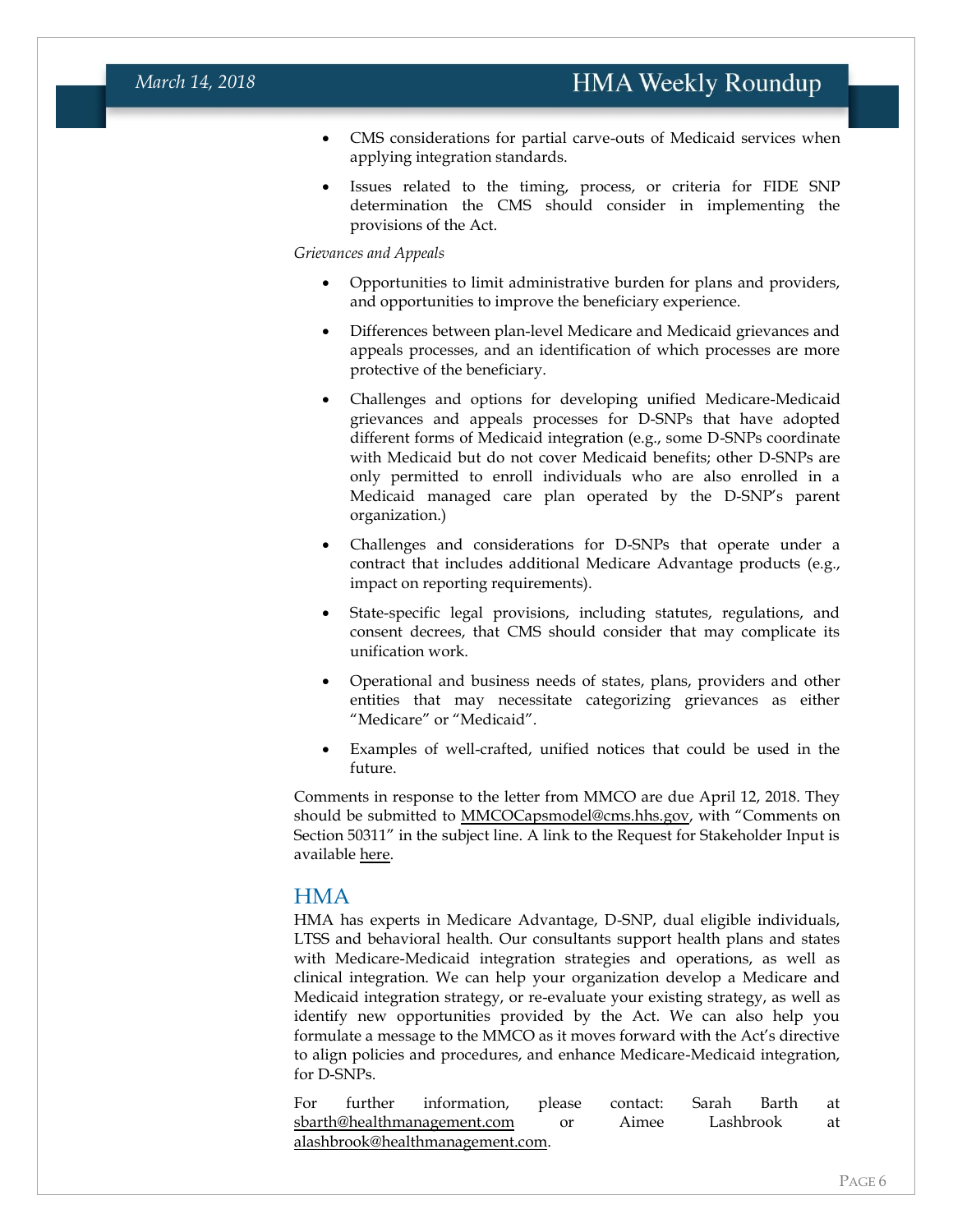#### **HMA**  $m m$ MEDICAID ....... ROUNDUP **HMA Roundup**

*Arkansas*

**Arkansas House Approves One-Year Extension of Medicaid Expansion with Work Requirements.** *WREG-Memphis/Associated Press* reported on March 8, 2018, that the Arkansas House voted to keep the state's Medicaid expansion in place for another year after the Trump Administration approved Arkansas' request for work requirements. The bill now heads to Governor Asa Hutchinson's desk. [Read More](http://wreg.com/2018/03/08/arkansas-house-gives-final-ok-to-keeping-medicaid-expansion/)

### *Connecticut*

**Connecticut Lawmakers Consider Work Requirement Bill for Medicaid and SNAP Recipients.** *The CT Mirror* reported on March 12, 2018, that Republican lawmakers in Connecticut have introduced a bill to implement work requirements for adult recipients of Medicaid and prohibit the state from removing work requirements in the Supplemental Nutrition Assistance Program (SNAP). A public meeting on the bill will be held later this week. In order to implement work requirements in Medicaid, the state would be required to submit a waiver application to the federal government. Approximately 800,000 residents are enrolled in Medicaid and about 200,000 households are enrolled in food stamps in the state. [Read More](https://ctmirror.org/2018/03/12/ct-bill-require-certain-medicaid-enrollees-work/)

## <span id="page-6-0"></span>*Florida*

**Florida 2018 Legislative Session Concludes.** The Florida Legislature ended its 2018 session on Sunday March 11, 2018 by adopting a \$88.7 billion budget for State Fiscal Year 2018-19. Of the total budget, \$32.4 billion is general revenue funds. The budget represents a 7.6 percent increase over the current year budget, or about \$6.3 billion more while setting aside \$3.3 billion in reserves. The budget vote occurred during an hour-long procedural formality, with the House voting 93-12 and the Senate, 31-5, to endorse the spending plan which goes into effect July 1, 2018. The votes concluded an annual session that ran two days into overtime after lawmakers failed to agree on a budget in time to observe a constitutionally required 72-hour "cooling-off" period before an expected Friday vote on the budget.

The budget includes \$28.3 billion for Medicaid programs, \$9.9 billion in transportation projects, a \$1.5 billion boost in emergency response spending, \$400 million for the Marjory Stoneman Douglas School Safety Act, \$100 million for the Florida Forever land conservation program and an additional \$54.5 million to fight opioid abuse. The budget also includes a \$171 million package of one-time and recurring tax cuts.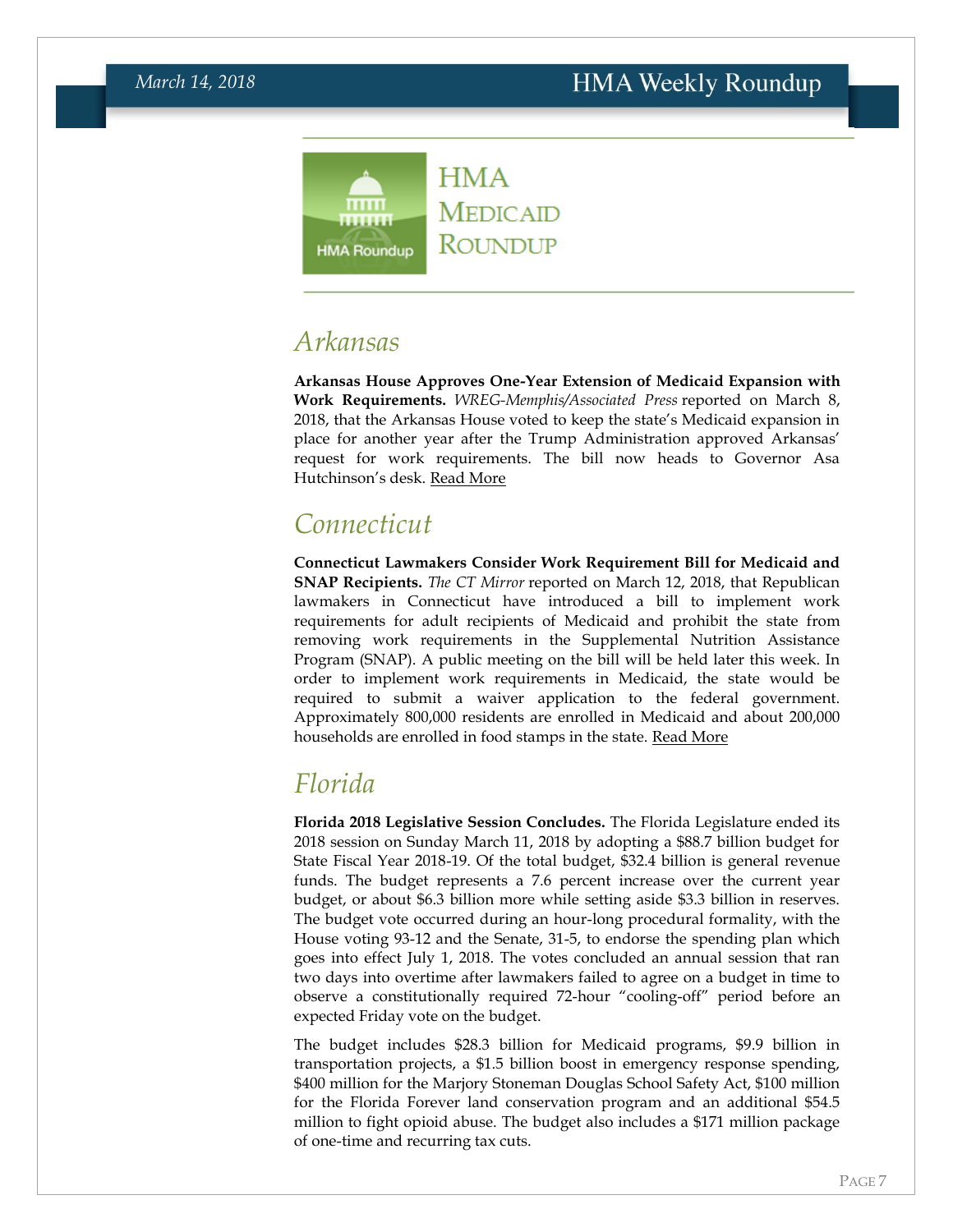The delay on budget negotiations between the House and Senate related to a disagreement over how to fund hospitals. The Senate's proposal called for cutting \$318 million in automatic rate enhancements to 28 hospitals that treat Medicaid patients and, instead, using these funds to increase the base rate paid to all 200-plus Florida hospitals when they treat a Medicaid patient. The House, however, wanted to retain the existing Medicaid hospital reimbursement system. The House prevailed in maintaining the current hospital reimbursement methodology in regard to enhancements. There was proviso language to require the Medicaid agency to recalculate the Enhanced Ambulatory Patient Grouping (EAPG) parameters and to adjust the outpatient rates effective April 1, 2018 for the remainder of the State Fiscal Year 2017-18. The House also agreed to the Senate proposal to allocate almost \$130 million, of which \$50 million is general revenue, for nursing home rate enhancements. Finally, the House agreed to the Senate proposal to increase the personal needs allowance for residents in institutional settings from \$105 to \$130 per month.

#### *Medicaid Budget Highlights FY 2018-19*

#### General Medicaid Issues

- Medicaid Price Level and Workload Adjustment \$898.9M total funds (TF); \$414.8M general revenue (GR) – Fully funds the increase in Medicaid caseloads and price level adjustments for an estimated 4.0 million Medicaid beneficiaries. (Includes an average rate increase in the MCO capitation payment of 3.75% for MMA and 1.5% for LTC managed care rates.)
- Florida KidCare Enrollment \$42.2M total; \$3.3M GR Fully funds the increase in the KidCare program to serve an estimated 212,462 children.
- Florida Medicaid Management Information System (FMMIS) Reprocurement – \$24.5M TF – Provides nonrecurring funding for the Medicaid Enterprise System Procurement project. (The funding is for the second year of this six-year project.)
- Claims Data Analytics Solution (APCD) \$925,000 TF Provides funding (\$625,000 nonrecurring) to competitively procure a comprehensive health care claims data analytics service.to enhance analysis and transparency of health care claims data.
- Prepaid Dental Health Program \$700,000 TF Provides nonrecurring funding to implement a statewide Medicaid Prepaid Dental Health program for children and adults.
- Medicaid School Faculty Physician Supplemental Payments \$277.3M TF Provides funding to continue medical school faculty physician supplemental payments for services provided by doctors of medicine and osteopathy as well as other licensed health care practitioners acting under the supervision of these doctors.
- Low Income Pool \$1.5B Provides funding to continue the charity care program that covers the costs of uncompensated care for uninsured individuals.
- Graduate Medical Education Programs

o GME Primary Care Shortage – \$5.0M TF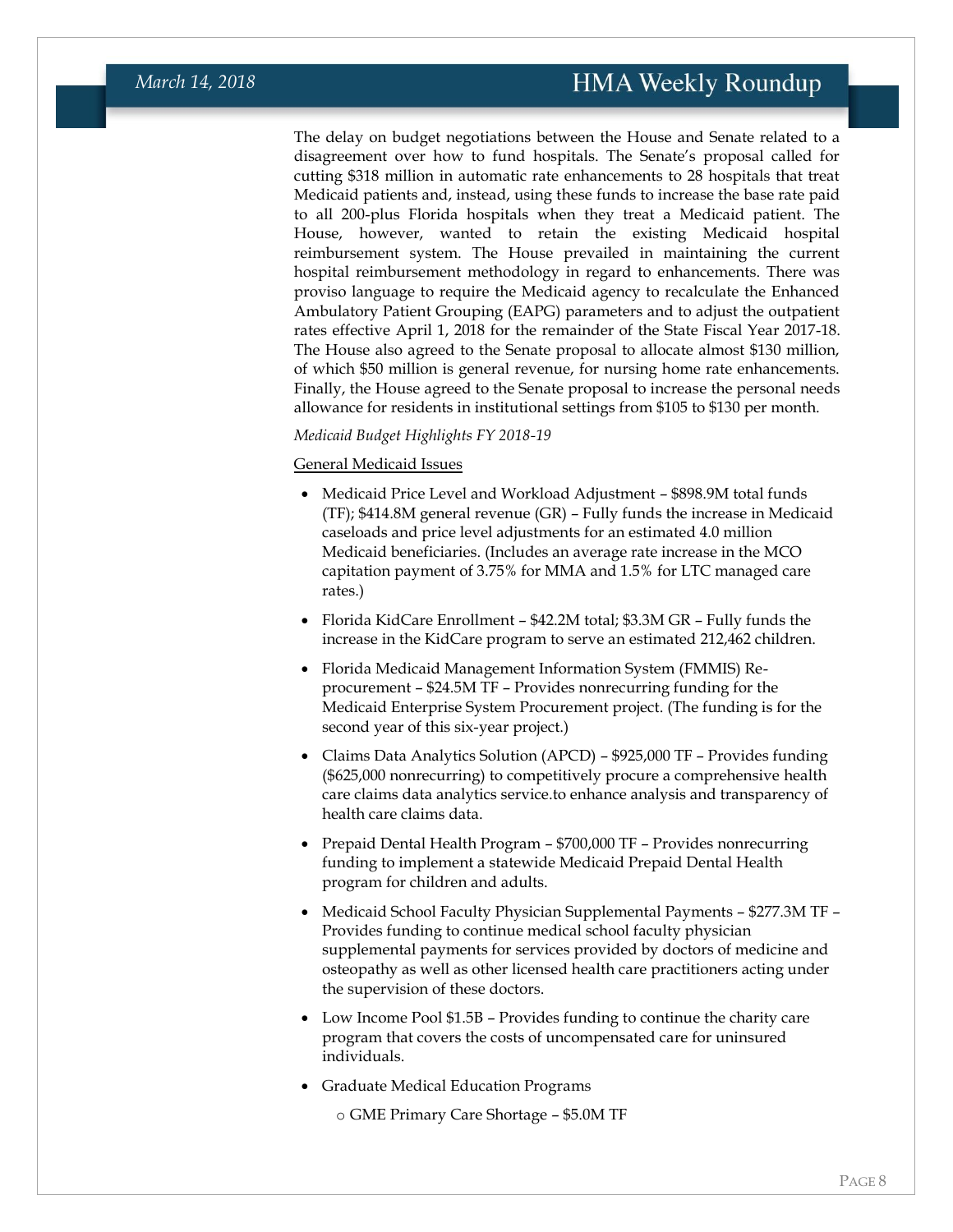#### *March 14, 2018*

- o GME Physician Specialists Shortage \$10M TF
- o GME Statutory Teaching Hospital Charity Care \$30M TF
- Cancer Center Medicaid Prospective Payment Exemption \$81.5M TF Provides funding to implement cost based reimbursement for inpatient and outpatient services for qualifying Florida cancer hospitals that meet specified the criteria.

#### Medicaid Rate Increases

- Delivery Epidural Services Fee Increase- \$1.3M Total; \$0.5M GR Provides funding for a fee increase for delivery epidural services.
- NICU/PICU Rate Increase \$3.5M Total; \$1.4M GR Provides funding for a Neonatal Intensive Care Unit (NICU) and Pediatric Intensive Care Unit (PICU) rate increase.
- Prescribed Pediatric Extended Care (PPEC) Rate Increase \$5.1M Total; \$2.0M GR – Provides funding for a rate increase for PPEC Centers.
- ICF/DD Rate Increase \$11.5M Total; \$4.5M GR Provides funding for a provider rate increase for Intermediate Care Facility/Developmentally Disabled.
- Personal Needs Allowance \$14.9M Total; \$5.8M GR Provides funding to increase the personal needs allowance from \$105 to \$130 per month for residents in institutional settings.
- Nursing Home Reimbursement Rate Adjustment \$128.5M Total; \$50.0M GR – Provides funding to fund nursing home rate enhancements by increasing the quality incentive pool and increased direct care reimbursement.
- Nursing Home Prospective Payment System (PPS) Transition \$9.8M TF Provides nonrecurring funding for a transition payment methodology to nursing home facility rates related to the implementation of the nursing home prospective payment system, effective October 1, 2018.

#### Medicaid Reductions

• Retroactive Eligibility Reduction – (\$98.4M Total; \$38.1M GR) – Reduces funding as a result of eliminating the Medicaid retroactive eligibility period for non-pregnant adults. Eligibility will continue to begin the first day of the month in which a non-pregnant adult applies for Medicaid. The agency shall seek federal approval to allow the state to implement this provision effective July 1, 2018.

#### *Healthcare 2018 Legislation Highlights (Passed Bills)*

- Direct Primary Care [\(HB 37\)](http://www.flsenate.gov/Session/Bill/2018/00037): Allows physicians, chiropractors, nurses or primary-care group practices to sign agreements with patients that let them charge patients monthly fees in advance of providing services. Specifies that these "primary-care" agreements do not violate insurance agreements.
- Medical Marijuana [\(HB 6049\)](http://www.flsenate.gov/Session/Bill/2018/06049): Repeals a provision in state law that requires black farmer applications to be members of the Black Farmers and Agriculturalists Association Florida Chapter. Currently, the state must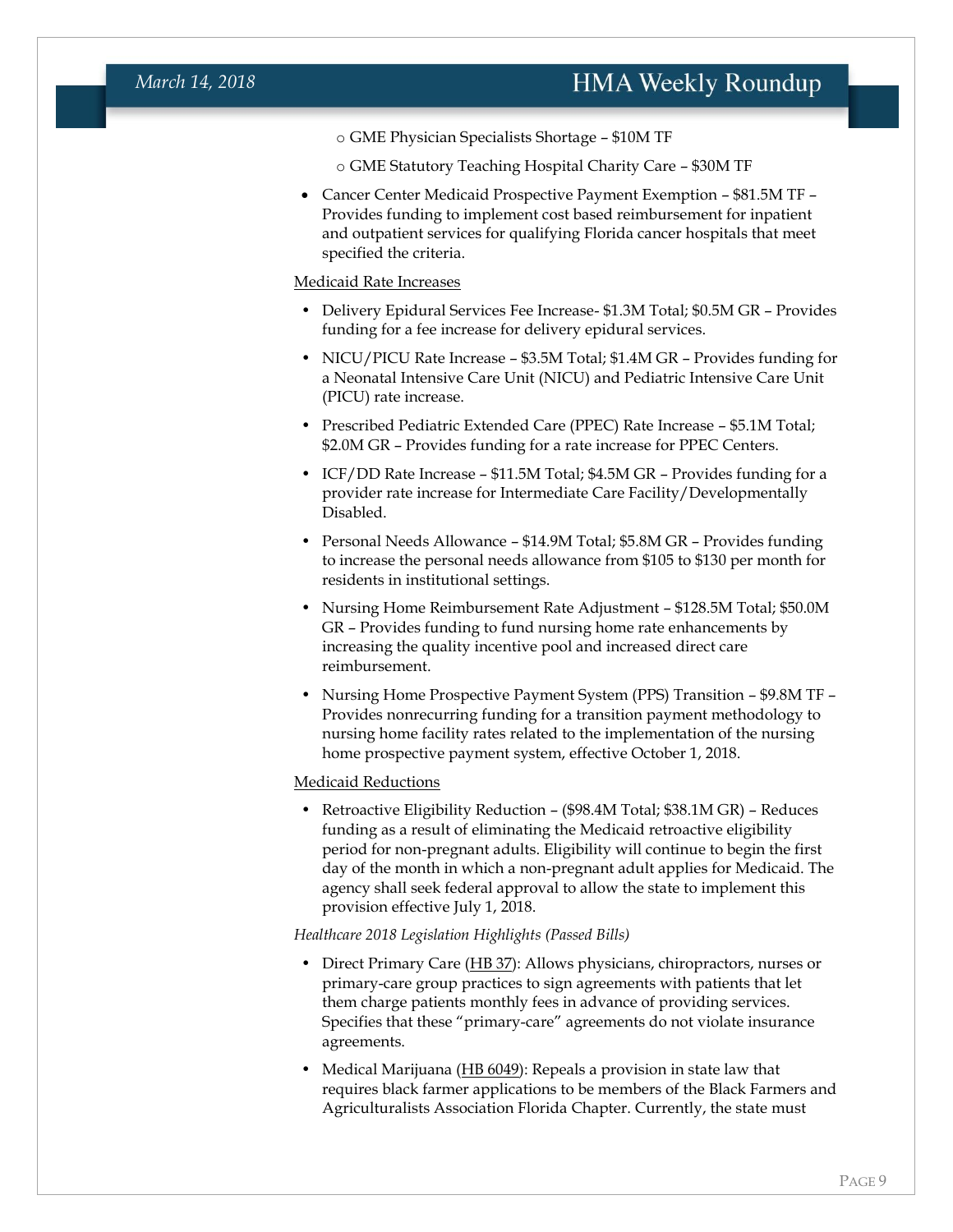issue a new medical marijuana license to a black farmer who is also a member of the association.

- Health-care Ministries [\(SB 660\)](http://www.flsenate.gov/Session/Bill/2018/00660): Would increase enrollment in health-care sharing ministries, which have been exempt from Florida's insurance code, and limits participation to people who share the same religious beliefs. Broadens current law to include people with the same set of ethical or religious beliefs.
- Controlled Substances Opioids [\(HB](http://www.flsenate.gov/Session/Bill/2018/00021) 21): Limits opioid prescriptions to three-day supplies for treatment of acute pain, though seven-day supplies would be allowed for medical reasons. The restrictions do not apply to patients suffering pain from cancer, terminal illness, palliative care or serious traumatic injuries. Appropriates \$53 million on treatment and prevention. Requires practitioners to consult the state's prescription drug monitoring program before prescribing or dispensing. Authorizes the health department to share information with other states.
- Prescription Drug Pricing [\(HB 351\)](http://www.flsenate.gov/Session/Bill/2018/00351): Requires pharmacists to advise people about the costs of prescriptions and whether a patient's cost sharing obligation exceeds the retail price of a drug in the absence of prescription drug coverage.
- Trauma Centers [\(HB 1165\)](http://www.flsenate.gov/Session/Bill/2018/01165): Revises rules and regulations, and recognizes trauma centers at some HCA Healthcare facilities across Florida, while aiming to fend off litigation over the issue. Reduces the number of trauma service areas to 18 and sets a new cap for the number of trauma centers at 35.
- Assisted Living Facilities [\(SB 7028\)](http://www.flsenate.gov/Session/Bill/2018/07028): Requires assisted living facilities to have backup power sources, ratifying a rule issued by Governor Rick Scott after Hurricane Irma. The power source must ensure that it can control indoor temperatures for 96 hours after an outage and sets the ambient temperature at 81 degrees. The rule would cost the state's 3,000 assisted living facilities about \$243 million to comply over the next five years.
- Nursing Homes [\(HB 7099\)](http://www.flsenate.gov/Session/Bill/2018/07099): Requires nursing homes to have backup power sources, ratifying a rule issued by Governor Rick Scott after Hurricane Irma. The power source must ensure that it can control indoor temperatures for 96 hours after an outage and sets the ambient temperature at 81 degrees. The rule will increase costs by more than \$121 million over the next five years.

**Florida Announces Public Notice, Comment Period for Medicaid PDHP 1115 MMA Waiver Amendment.** The Florida Agency for Health Care Administration (Agency) announced on March 9, 2018, that they will conduct a 30-day public notice and comment period from March 9, 2018 through April 7, 2018 prior to the submission of the proposed amendment to Florida Medicaid's 1115 MMA Waiver (Project Number 11-W-00206/4). The proposed amendment will enable the State to operate a Statewide Medicaid Prepaid Dental Health Program (PDHP) as an "Additional Program" under Section XIII of the Special Terms and Conditions (STCs). The PDHP will provide Florida Medicaid State Plan dental services to recipients through dental managed care organizations. The PDHP is expected be implemented by January 1, 2019. The public meeting will be held in Tallahassee, FL – March 20, 2018, 2:00 pm – 4:00 pm; and in Tampa, FL – March 28, 2018, 3:30 pm – 5:00 pm. [Read More](http://ahca.myflorida.com/medicaid/Policy_and_Quality/Policy/federal_authorities/federal_waivers/mma_amend_waiver_Ppd_Dental_2018-03.shtml)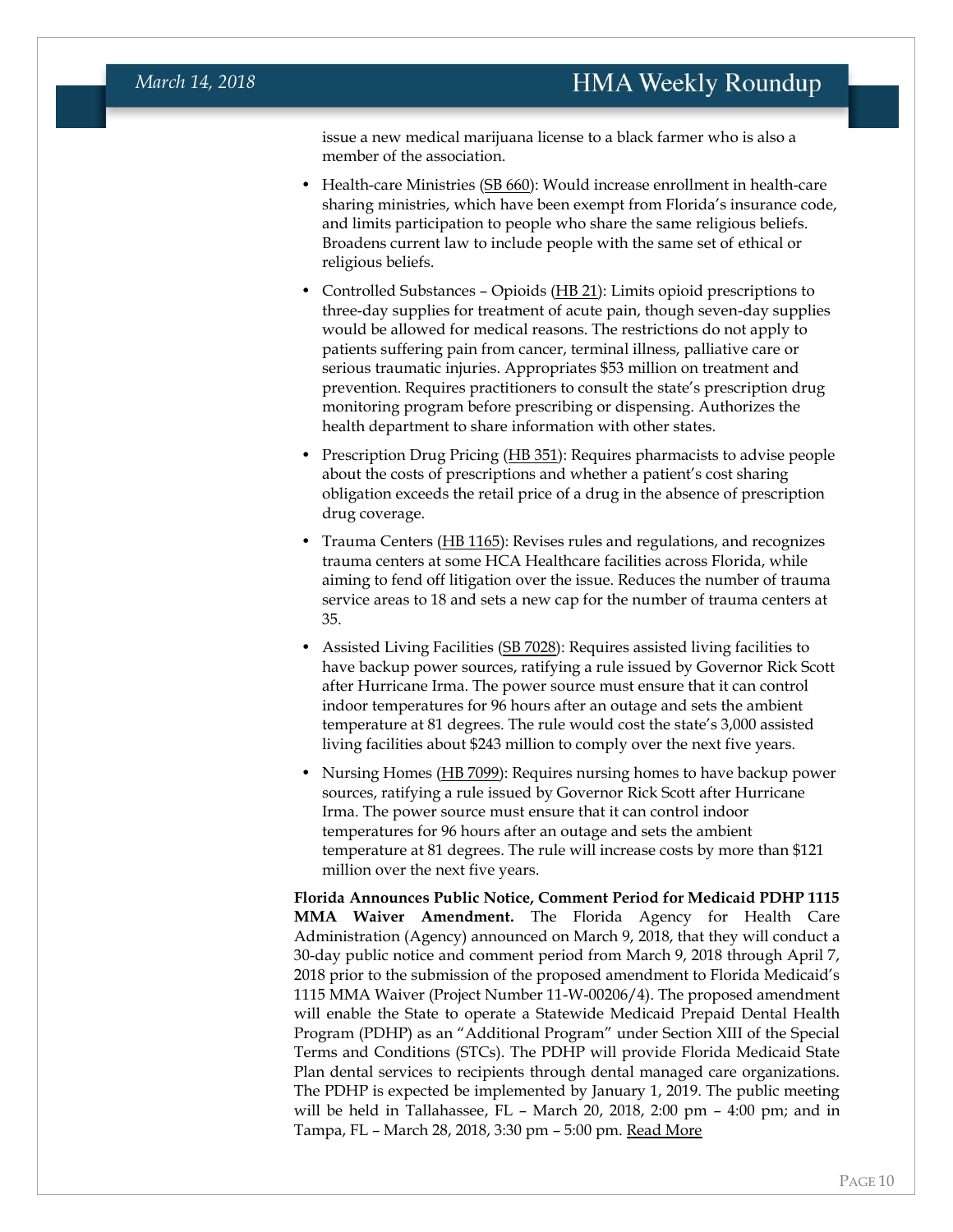**Lawmakers Agree on Hospital Automatic Rate Enhancements, Ending Budget Impasse.** *Health News Florida* reported on March 7, 2018, that Florida lawmakers agreed on continuing the current Medicaid reimbursement formula for hospitals and increasing nursing home funding by \$40 million, ending a budget impasse. Previously, the Senate proposed redistributing \$318 million in Medicaid "automatic rate enhancements" paid to hospitals with large Medicaid caseloads and using the funding to increase rates for all hospitals. Lobbyists say the budget deal will maintain access to care in safety net hospitals. [Read More](http://health.wusf.usf.edu/post/hospital-agreement-ends-budget-standoff#stream/0)

## <span id="page-10-0"></span>*Idaho*

**Senate Passes Bill Restoring Medicaid Non-Emergency Dental Coverage.** *The Coeur d'Alene Press* reported on March 12, 2018, that the Idaho Senate passed a bill that restores Medicaid non-emergency dental coverage. The coverage was cut in 2011 during the recession. The bill, HB 465, already passed the House and now moves to Governor Butch Otter. It is expected to cost \$38 a year per patient. [Read More](http://www.cdapress.com/local_news/20180312/bill_to_restore_medicaid_non-emergency_dental_coverage_goes_to_gov_otter)

**Idaho Plan to Allow Individual Health Coverage that Skirts ACA Requirements Denied by CMS.** *Modern Healthcare* reported on March 8, 2018, that Idaho's plan to allow health insurers to sell individual policies that do not comply with key provisions of the Affordable Care Act (ACA) has been rejected by the Trump administration. The Centers for Medicare & Medicaid Services (CMS) has told the state they would be able to refashion the noncompliant health plans as short-term plans, in accordance with a recently proposed rule expanding access to short-term insurance without ACA protections. Idaho's proposal would have allowed insurers to exclude coverage for pre-existing conditions for people who had a gap in coverage, and set a \$1 million annual cap on benefits, among other features that are prohibited by the ACA. [Read More](http://www.modernhealthcare.com/article/20180308/NEWS/180309904/cms-nixes-idahos-aca-workaround-but-encourages-short-term-plans)

### <span id="page-10-1"></span>*Illinois*

**Governor Signs New Medicaid Hospital Assessment Plan.** *The Sun Times/Associated Press* reported on March 12, 2018, that Illinois Governor Bruce Rauner signed a new Medicaid funding plan that changes the hospital assessment formula. The new formula will provide additional funding to hospitals with large amounts of Medicaid patients and comply with federal mandates that more patients be covered by managed care organizations. The plan will be sent to the Centers for Medicare & Medicaid Services for approval. [Read More](https://chicago.suntimes.com/news/bruce-rauner-medicaid-funding-hospitals-low-income-patients/)

#### <span id="page-10-2"></span>*Iowa*

**Iowa Announces Medicaid Managed Care RFP Respondents.** The Iowa Department of Human Services announced on March 12, 2018, that Iowa Total Care, Inc./Centene and Trusted Health Plan (District of Columbia), Inc. submitted bids in response to the Health Link request for proposals for Medicaid managed care services. Iowa is in the process of searching for additional managed care organizations for the current program.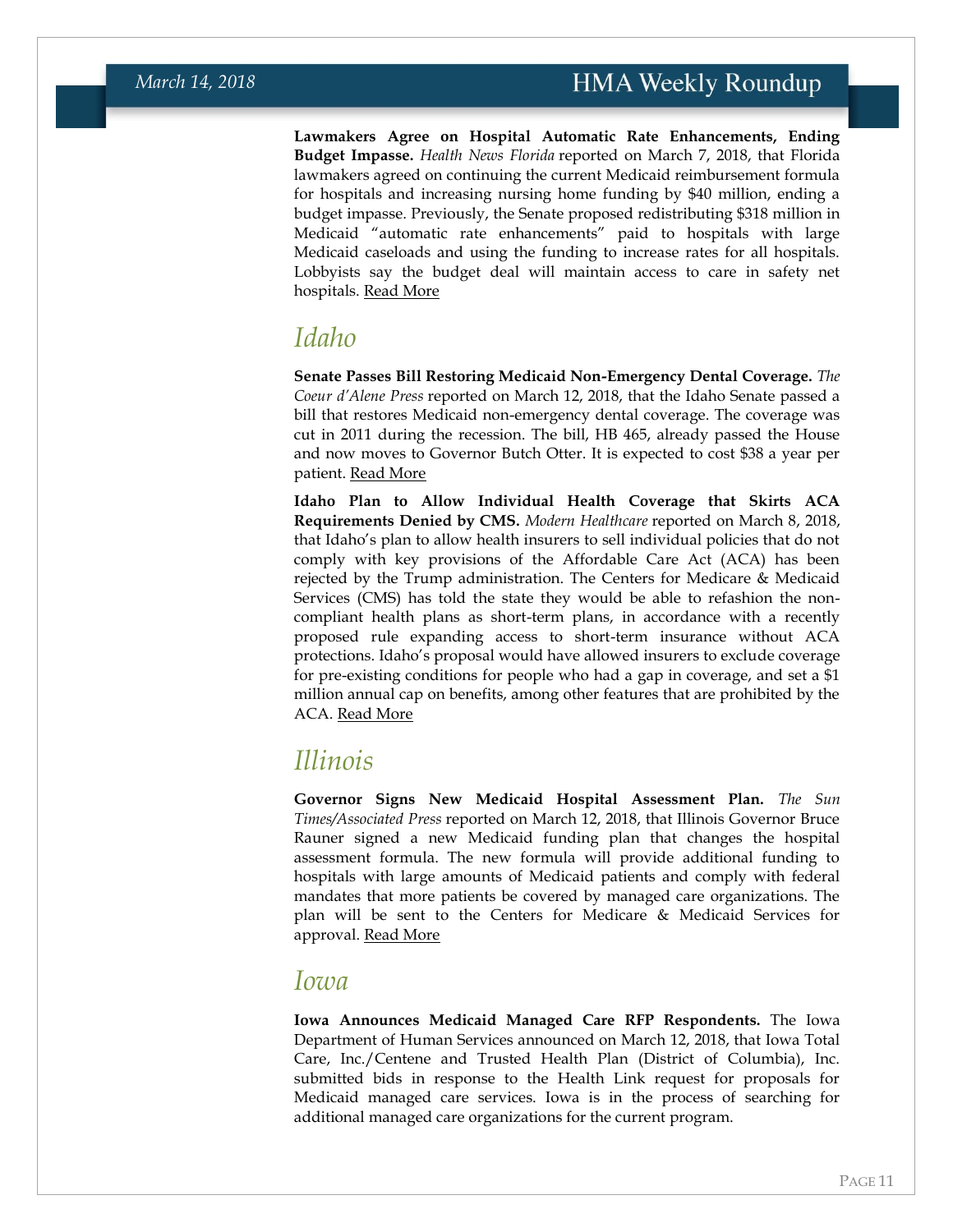### <span id="page-11-0"></span>*Minnesota*

**Minnesota Releases Special Needs BasicCare RFP.** The Minnesota Department of Human Services released a request for proposals (RFP) on March 12, 2018, to provide coordinated health care services in 25 counties through the Special Needs BasicCare (SNBC) Program to adults with disabilities eligible for Medical Assistance (MA). Qualified responders must hold a current contract to provide Minnesota Health Care Programs Medicaid managed care services. Proposals are due May 23, 2018, with contracts set be implemented January 1, 2019. [Read More](http://mn.gov/dhs/partners-and-providers/grants-rfps/open-rfps/index.jsp?id=1053-328546)

### <span id="page-11-1"></span>*Nebraska*

**Nebraska Medicaid Expansion Advocates Launch Petition Seeking November Ballot Measure.** *KOLN/KGIN-TV/Associated Press* reported on March 7, 2018, that advocates for Medicaid expansion in Nebraska launched a petition drive, "Insure the Good Life", to place the issue on the November 2018 general election ballot. Nebraska lawmakers have rejected the expansion measure the past five legislative attempts. The Medicaid expansion would cover almost 90,000 adults without dependent children. [Read More](http://www.1011now.com/content/news/Medicaid-expansion-backers-to-seek-Nebraska-ballot-measure-476140873.html)

# *New Hampshire*

**Senate Passes Medicaid Expansion Bill with Work Requirements.**  The *Associated Press* reported on March 9, 2018, that the New Hampshire Senate passed a bill to continue the state's Medicaid expansion program. The legislation, which now heads to the House, would impose work requirements on members and utilize 5 percent of liquor revenues to cover the cost of expansion. The Senate voted to reauthorize the Medicaid program for five years and transition to managed care in 2019. The current expansion program, New Hampshire Health Protection Program, covers about 50,000 individuals. [Read More](https://www.apnews.com/dc8b0708896b4eb3b43d82f37f90ed34/New-Hampshire-Senate-passes-Medicaid-expansion-bill)

## *New Jersey*

#### HMA Roundup – Karen Brodsky [\(Email Karen\)](mailto:kbrodsky@healthmanagement.com)

**Governor Murphy's FY 2019 First Budget Address Makes Numerous Health Care Commitments.** On March 13, 2018, New Jersey Governor Phil Murphy delivered his first budget address of \$37.4 billion with a projected surplus of \$743 million. Fiscal 2019 revenues are projected to grow by 5.7 percent from last year. Among the health care provisions are:

• Commitments to health care and public health:

• Close to \$4.4 billion in state funds to provide health care to almost 1.8 million residents through New Jersey's Medicaid program, NJ FamilyCare

• \$8.5 million to implement Autism Spectrum Disorder services for Medicaideligible children and teens to help 10,000+ families with behavioral and physical supports

• \$11 million in state and federal funds to expand family planning services under NJ FamilyCare to residents at or below 200 percent of the federal poverty level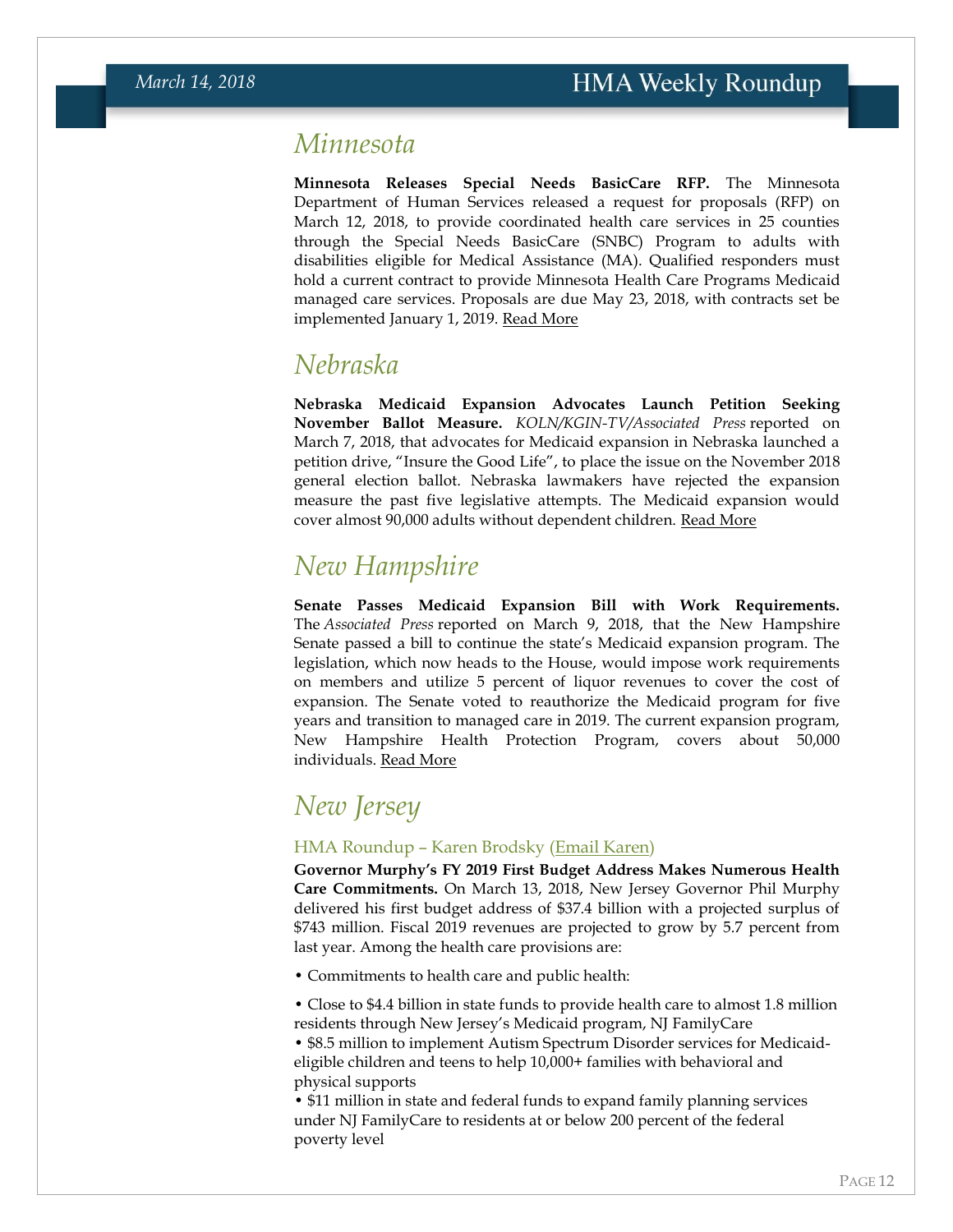- Enhanced Affordable Care Act (ACA) awareness measures
- \$252 million to fund the hospital Charity Care program
- \$166.6 million in state and federal funds for the Delivery System Reform
- Incentive Payments (DSRIP) program
- \$218 million for the Graduate Medical Education program
- \$19.8 million in state funds to support home and community-based services
- for adults with intellectual and developmental disabilities
- Establish the Center on Gun Violence Research and raise firearm fees
- Restore \$7.5 million to fund women's health care centers and expand access to family planning services
- Spend \$100 million to fund addiction initiatives
- \$500,000 to continue the New Jersey Prescription Monitoring Program

The New Jersey Budget in Brief for FY 2019 can be found [here.](http://www.nj.gov/treasury/omb/publications/19bib/BIB.pdf)

### <span id="page-12-0"></span>*New York*

#### HMA Roundup – Denise Soffel [\(Email Denise\)](mailto:dsoffel@healthmanagement.com)

**New York Federally Qualified Health Center Networks Plan Merger.**  *Newswire.com* reported on March 12, 2018, that Hudson River Health Care (HRHCare) and Brightpoint Health announced their intent to merge and create a combined healthcare organization. Health Management Associates (HMA) provided strategy and communication support. The new organization will serve over 200,000 patients in 41 Community Health Centers across urban and rural communities. The organization will provide a broad spectrum of integrated services, including primary medical care, oral health services, behavioral health care and urgent care. *Crain's HealthPulse* [reports](http://www.crainsnewyork.com/article/20180312/PULSE/180319995/hrhcare-brightpoint-health-take-first-steps-to-merge#utm_medium=email&utm_source=cnyb-pulse&utm_campaign=cnyb-pulse-20180312) that an HRHCare spokesman indicated the two organizations would operate independently, including keeping their names and brands, for one year after regulators approve the merger. HRHCare currently serves more than 185,000 patients annually through its network of 28 healthcare centers across rural, urban and suburban areas in the Hudson Valley and Long Island. Brightpoint Health was established as a residential skilled nursing facility focusing on people living with AIDS. It currently operates 13 health centers across New York City, serving a population of 45,000 patients annually. Federal and state approval of the merger is expected by the summer. [Read More](https://www.newswire.com/news/hudson-river-health-care-hrhcare-and-brightpoint-health-announce-20379423)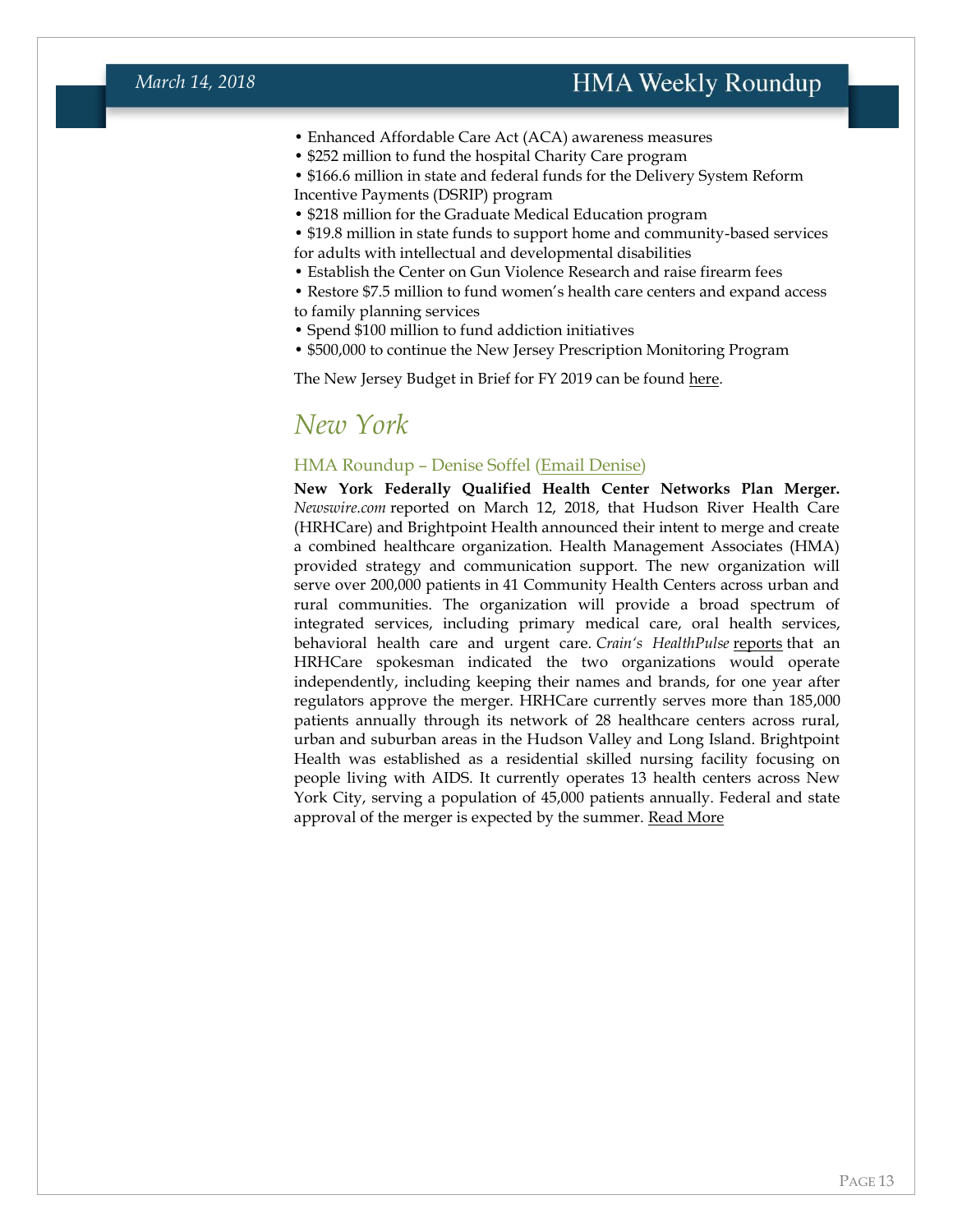**New York Assembly Releases Budget Bill.** The New York Assembly released its one-house budget bill. The plan restores \$135 million in reductions to the Medicaid program. The bill supports Governor Andrew Cuomo's plan to establish a \$1 billion Healthcare Shortfall Fund, to be held in reserve against federal health care spending cuts. The fund would be financed by proceeds from years from conversions, acquisitions, or related transactions in which notfor-profit health insurers convert to corporations organized for profit. The Assembly would also require that any money raised be deposited in a discreet fund to prevent it from being used for other purposes than health care. The Assembly rejects the governor's plan to establish a Healthcare Insurance Windfall Profit Fee, which would impose a 14 percent surcharge on the net profits of private health insurers in the state. Health insurers are expected to benefit from a 40 percent decrease in the corporate tax rate under the new federal tax law, and the governor wants to recapture some of the estimated \$14 billion in annual revenue that New York will lose under the new federal tax law. The Assembly budget also includes \$15 million in funding to begin implementation of the Children's Medicaid System Transformation. The plan would simplify the delivery system for high needs children currently served under a number of different waiver programs, expand care management, and add new Home and Community Based Services to the Medicaid benefit. The governor's budget delays implementation of the plan for two years due to cost. The plan also earmarks \$525 million in capital funding for the state's health care providers, up from \$450 million in the governor's budget, with at least \$75 million for community based providers, up from \$60 million. The Assembly also supports Governor Cuomo's plan to disenroll Medicaid beneficiaries from a managed long-term care plan if they become permanent residents of a nursing facility, and would require only three months' nursing home residence, rather than the governor's proposed six-month timeframe, a change intended to generate savings. [Read More](http://assembly.state.ny.us/leg/?bn=a9507)

**Delay of New York Children's Medicaid Transformation Being Reconsidered.** *Politico NY* reported on March 9, 2018, that New York Governor Andrew Cuomo's administration will consider scrapping its plan to delay implementation of its Children's Medicaid System Transformation. According to the report, the reform is one of the top items the governor would like to restore in final budget negotiations with legislators. The plan, which has been under development for seven years, would simplify the delivery system for high needs children currently served under a number of different waiver programs, expand care management, and add new Home and Community Based Services to the Medicaid benefit. The State Plan Amendment has already been approved by CMS, and new services were scheduled to begin in July. [Read More](https://www.politico.com/states/new-york/city-hall/story/2018/03/09/cuomo-administration-open-to-rescinding-delay-of-childrens-medicaid-redesign-307962?mc_cid=b7520f929f&mc_eid=fa1aeb31f8)

**Legislative Leaders Announce Schedule for Adopting SFY 2018-2019 Budget.**  New York Senate Majority Leader John J. Flanagan, Assembly Speaker Carl E. Heastie, Senate Finance Committee Chair Catharine M. Young and Assembly Ways and Means Committee Chair Helene E. Weinstein announced an agreement on a joint legislative budget schedule that sets deadlines for the adoption of an on-time state budget.

The agreed-to legislative budget schedule for 2018 is as follows:

March 14 Senate & Assembly One House Budget Actions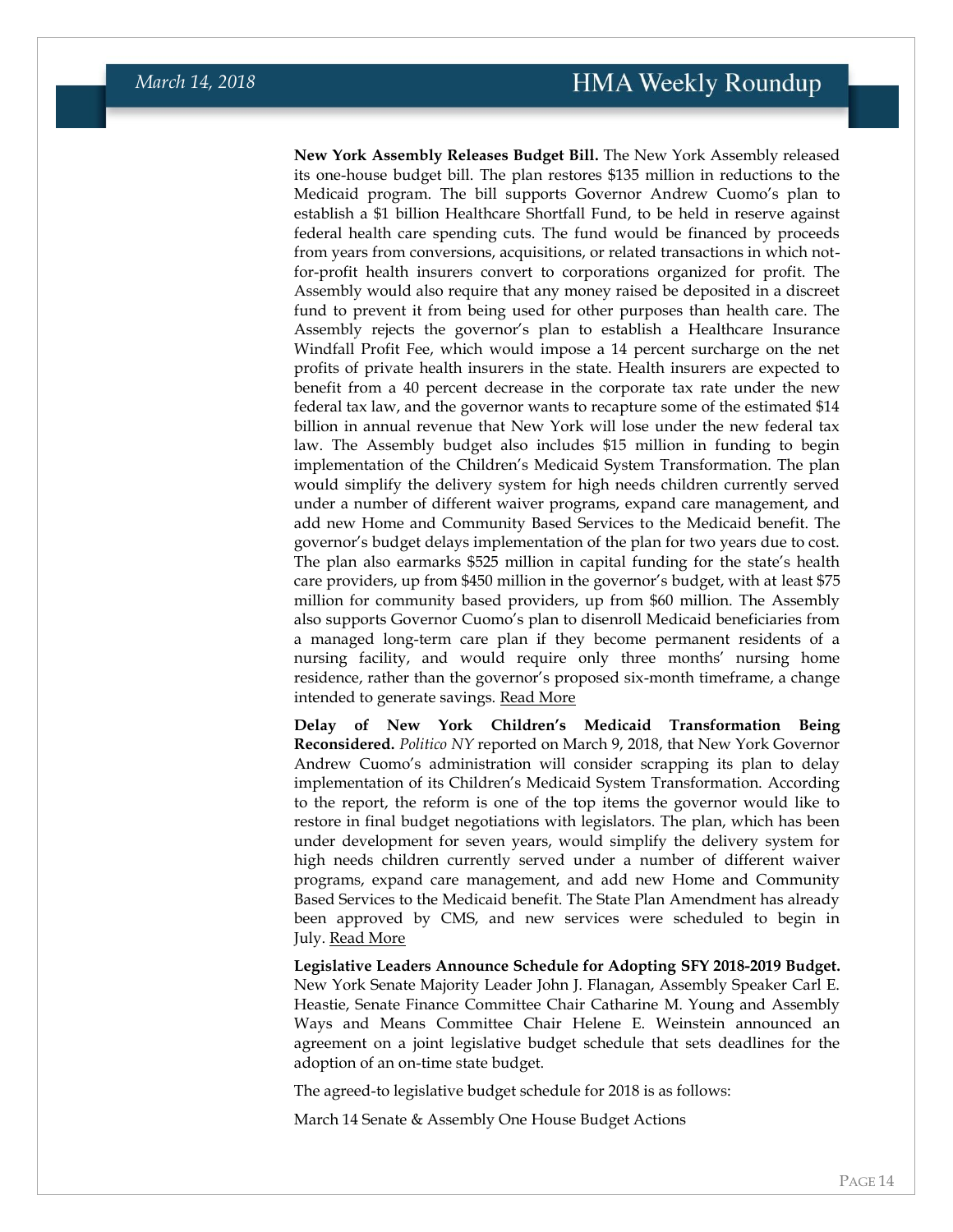March 14 Joint Senate & Assembly Budget Conference Committees Commence

March 22 Joint Conference Committees End

March 27-29 Joint Legislative Budget Bills Taken Up by Senate & Assembly. [Read More](http://assembly.state.ny.us/Press/files/20180206.php)

**New York Awards Contract for Consumer Education Campaign.** *Crain's* reported on March 12, 2018, that the New York Department of Health has awarded a contract to the New York Academy of Medicine to conduct a consumer education campaign related to its Delivery System Reform Incentive Payment (DSRIP) program. The terms and conditions of the program require NY to conduct a state-wide consumer education program to help educate Medicaid and uninsured populations about the benefits of health care transformation. The 18-month contract, reported to be for \$335,000, includes designing a state-wide research strategy, conducting focus groups consisting of Medicaid and uninsured populations, testing healthcare messages, and reporting to the Department of Health with recommendations for launching a state-wide education campaign on DSRIP principles. [Read More](http://www.crainsnewyork.com/article/20180312/PULSE/180319995/hrhcare-brightpoint-health-take-first-steps-to-merge#utm_medium=email&utm_source=cnyb-pulse&utm_campaign=cnyb-pulse-20180312)

**New York Court Agrees to Hear Home Care Worker Wage Dispute.** The New York Court of Appeals, the state's highest court, has agreed to hear a case regarding wages for home care workers. A state Appellate Court ruled in September that home care agencies must pay live-in home health aides 24 hours per day, and not the 13 hours that is the industry standard. As reported in *Crain's HealthPulse,* home care agencies have typically paid employees for 13 hours of work per day, assuming that they are allowed eight hours of sleep and three hours for meals. The NY Department of Labor has issued an emergency regulation that maintains the policy of allowing employers to pay home care workers for 13 hours of a 24-hour shift.

The case was brought by two home care workers who argued that New York's minimum wage law requires that workers be paid for the time an employee is required to be available for work. If the decision stands, it means that agencies must pay for an additional 11 hours of care per day, almost doubling the cost of care. It is estimated that it will increase costs for home care in New York's Medicaid program by tens of millions of dollars. [Read More](https://www.politicopro.com/states/new-york/albany/story/2018/03/08/high-stakes-for-home-care-industry-as-court-of-appeals-will-hear-andryeyeva-case-305416)

#### *Ohio*

**Ohio Pharmacies Accuse PBM Of Overcharging Medicaid Managed Care Plans.** *The Columbus Dispatch* reported on March 13, 2018, that the Ohio Pharmacists Association alleged CVS Caremark overcharges Medicaid managed care plans for medications while often reimbursing pharmacists less than the cost of the drug. CVS denied accusations of overcharging in an attempt to drive out retail competition and reported there are strict firewalls between their retail business and their pharmacy benefit manager (PBM) business, CVS Caremark. Beginning in July, Medicaid managed care companies will be required to report to state regulators how much PBMs are paying pharmacies. [Read More](http://www.dispatch.com/news/20180312/cvs-accused-of-using-medicaid-rolls-in-ohio-to-push-out-competition)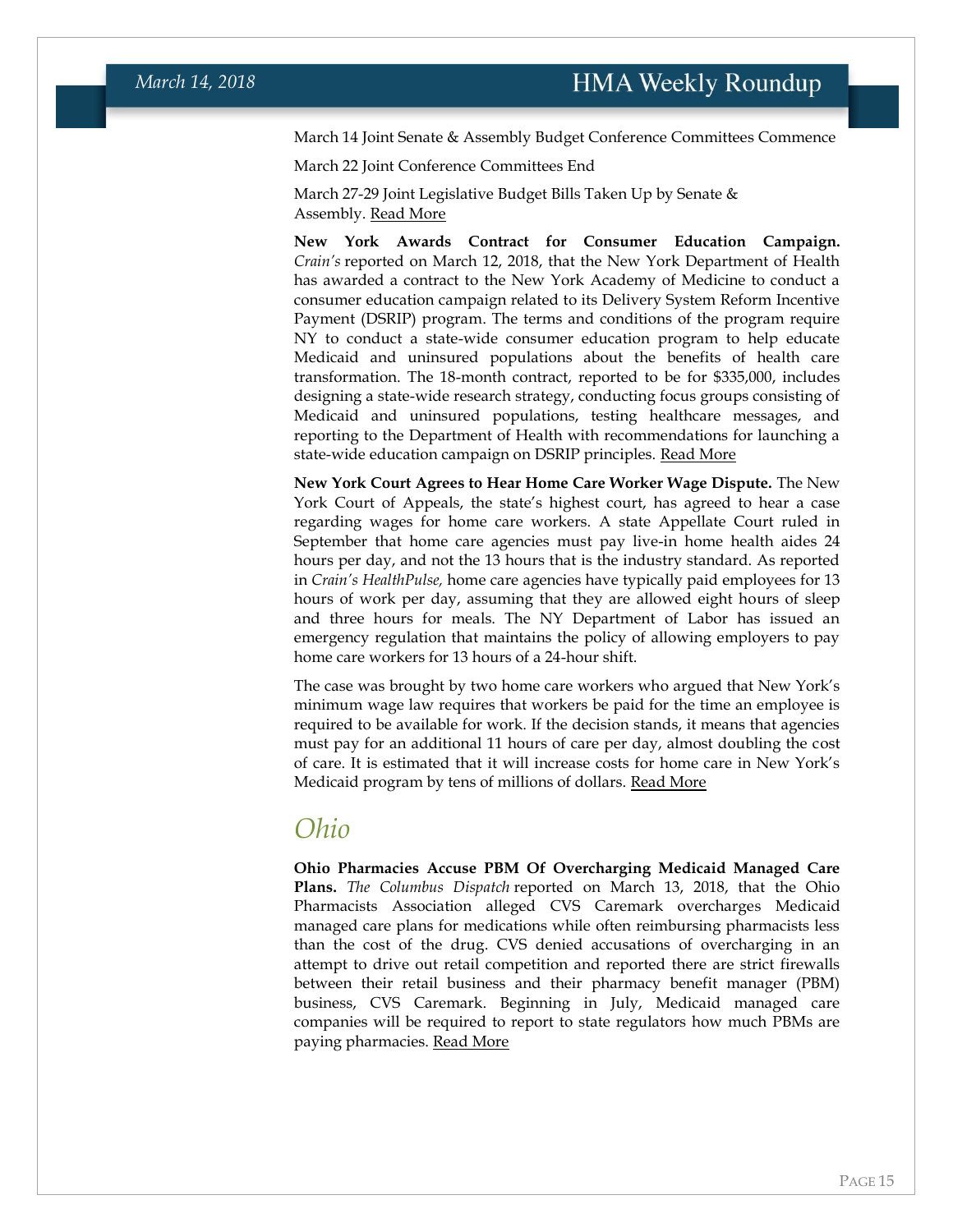**Ohio Releases Home Care Waiver Program Case Management RFP.** The Ohio Department of Administrative Services (for the Ohio Department of Medicaid) released on February 28, 2018, a request for proposal (RFP) for Ohio Home Care Waiver Program Case Management and Specialized Recovery Services Recovery Management. Contractors must be experienced in providing community long-term care case management services to children, adults and seniors who have disabilities, are chronically ill, and/or have medically complex conditions. The scope of work includes assisting with implementation and management of these home and community-based programs, and interfacing with individuals and providers at the local level to ensure individuals' health and welfare. Proposals are due on April 11, 2018, with contracts anticipated to begin July 1, 2018. Multiple contracts may be awarded per region. [Read More](https://procure.ohio.gov/proc/viewProcOpps.asp?oppID=15099)

### *Oklahoma*

**Senate Approves Bill to Tighten Medicaid Income Threshold for Parents, Caretakers.** *NewsOK* reported on March 13, 2018, that the Oklahoma Senate approved legislation to tighten the income threshold for Medicaid eligibility among parents and caretakers to 20 percent of the federal poverty level, down from 40 percent under current state law. The move could impact nearly 44,000 of the 107,000 parents and caretakers on Medicaid in the state. It would not affect children on Medicaid or the aged, blind or disabled. The legislation now moves to the House. [Read More](http://newsok.com/senate-votes-to-tighten-medicaid-eligibility-limits/article/5586827)

### *Pennsylvania*

**Pennsylvania Considers Consequences of Potential Medicaid Work Requirements.** *WITF* reported on March 8, 2018, that the Pennsylvania Department of Human Services discussed HB 59, a bill that would require able-bodied Medicaid recipients to prove they are looking for work, during a budget hearing. The bill was passed last year by the General Assembly, but vetoed by Governor Wolf. Acting Human Services Secretary Teresa Miller said implementing the requirements would be expensive — estimating the project could run up to \$600 million in the first year. Secretary Miller said the agency is studying a number of proposals. [Read More](http://www.witf.org/state-house-sound-bites/2018/03/pa-grapples-with-medicaid-work-requirements.php)

**Allegheny Health Network and Highmark Health to Open Cancer Center in Pittsburgh.** *Trib Live* reported on March 7, 2018, that Highmark Health and Allegheny Health Network (AHN) announced an \$80 million AHN Cancer Institute Academic Center at Allegheny General Hospital that will serve as the academic specialty base of AHN. It is expected to open in late 2019. [Read More](http://triblive.com/local/allegheny/13391905-74/highmark-health-allegheny-health-to-unveil-plans-for-80m-cancer-center)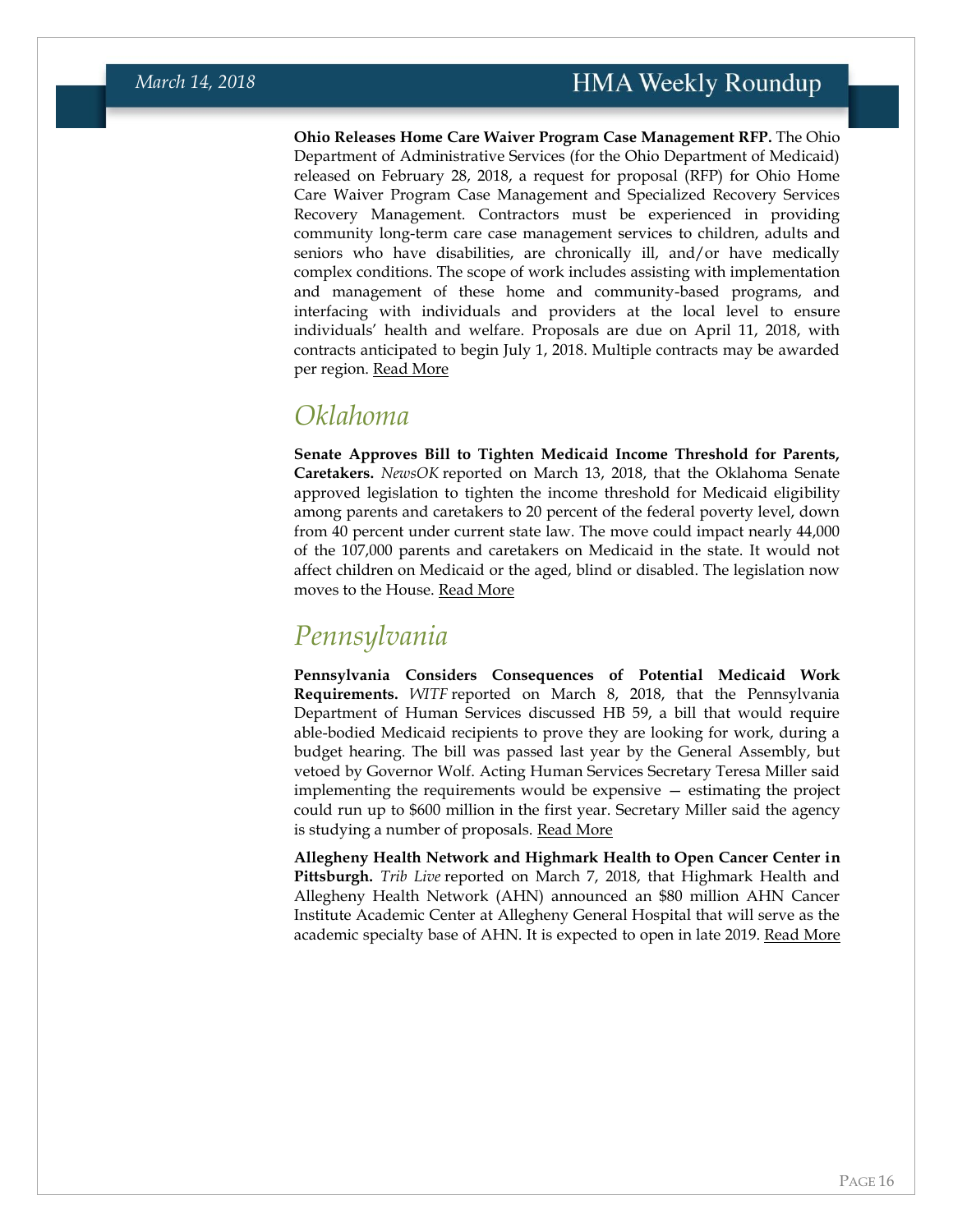### <span id="page-16-0"></span>*Texas*

**Texas Awards CHIP Rural and Hidalgo Service Areas Contracts.** The Texas Health and Human Services Commission (HHSC) announced contract awards for the state's Children's Health Insurance Program (CHIP), Rural and Hidalgo Service Areas. The six awardees are: Blue Cross and Blue Shield of Texas (Central Region), Driscoll Children's Health Plan (Hidalgo Region), Molina Healthcare of Texas, Inc. (Central, Hidalgo, Northeast, and West Regions), Superior Health Plan, Inc./Centene (West Region) and Texas Children's Health Plan, Inc (Northeast Region). Contracts are slated to begin on September 1, 2018. [Read More](http://www.txsmartbuy.com/sp/529-18-0001A)

### *Utah*

**Lawmakers Pass Limited Medicaid Expansion Bill with Work Requirements.** *The Washington Times/Associated Press* reported on March 9, 2018, that Utah legislators passed a limited Medicaid expansion bill. The legislation would cover approximately 70,000 individuals under 100% of the federal poverty level and impose a work requirement and spending cap for enrollees. [Read](https://www.washingtontimes.com/news/2018/mar/9/medicaid-expansion-among-500-plus-bills-lawmakers-/)  [More](https://www.washingtontimes.com/news/2018/mar/9/medicaid-expansion-among-500-plus-bills-lawmakers-/)

# *Virginia*

**Governor to Introduce New Budget in Special Session with Medicaid Expansion.** *The Richmond Times-Dispatch* reported on March 10, 2018, that Virginia Governor Ralph Northam will introduce a new budget that will include Medicaid expansion during a legislative special session. Virginia's General Assembly adjourned a 60-day session without being able to come to terms on a state budget. The special session will focus on reconciling the Senate and House budgets. [Read More](http://www.richmond.com/news/virginia/government-politics/general-assembly/general-assembly-adjourns--day-session-without-a-budget-special/article_77980627-08ad-57ec-83a2-a14e62d96b4e.html)

## *National*

**U.S. Spent Almost 18 Percent of GDP on Health Care in 2016, Study Says***. The Hill* reported on March 13, 2018, that the United States spent twice as much on health care than ten other high-income countries in 2016, according to a study released by the Journal of the American Medical Association. The study cited high costs of prescription drugs, administrative overhead and labor as potential reasons for the U.S. spending almost 18 percent of its gross domestic product (GDP) on health care. Approximately 10 percent of U.S. citizens are uninsured, more than any other country examined in the study. [Read More](http://thehill.com/business-a-lobbying/378221-us-spends-twice-as-much-as-other-wealthy-countries-on-health-care)

**ObamaCare Premiums May Rise Steeply in Next Three Years, Study Says.**  *The Hill* reported on March 8, 2018, that some states may see a cumulative increase ranging from 35 to 90 percent in ObamaCare premiums from 2019 to 2021, according to a study released by California's insurance marketplace. The study cited Congress' repeal of ObamaCare's individual mandate and the Trump administration's effort to expand association and short-term health plans as potential reasons for the premium increase. [Read More](http://thehill.com/policy/healthcare/377465-study-obamacare-premiums-could-increase-90-percent-over-three-years-for)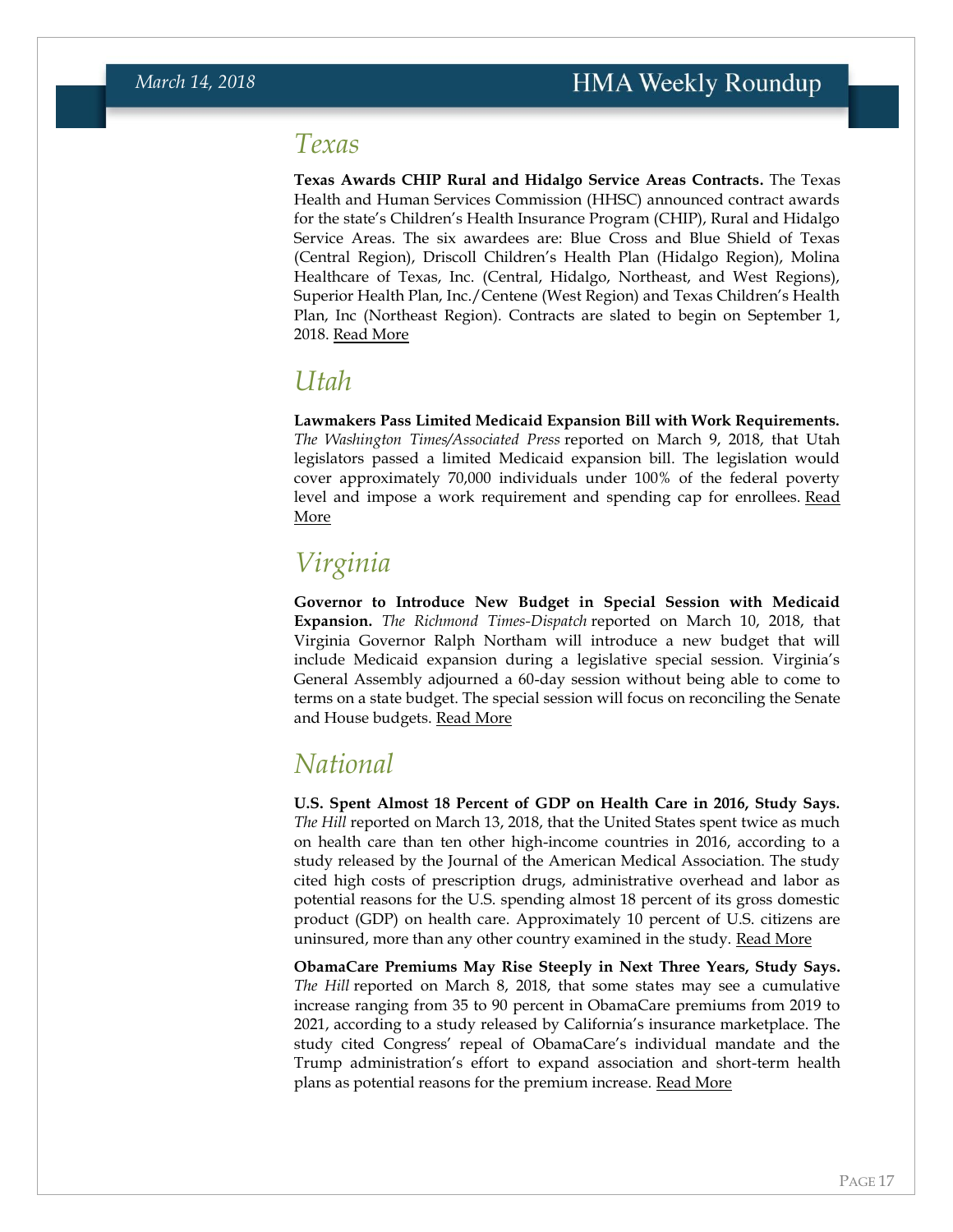<span id="page-17-0"></span>

**INDUSTRY NEWS** 

**Centene Announces Investment in PBM RxAdvance.** Centene Corporation announced on March 13, 2018, that it has made an initial investment in RxAdvance, a full-service pharmacy benefit management company (PBM). This partnership will include a customer relationship in addition to the investment in RxAdvance. [Read More](https://centene.gcs-web.com/news-releases/news-release-details/centene-and-rxadvance-establish-transformative-partnership)

**Cigna to Acquire Express Scripts.** Cigna announced on March 8, 2018, that it will acquire Express Scripts for \$65 billion, including the assumption of \$15 billion in debt. David M. Cordani will stay as President and CEO of Cigna. Meanwhile, Tim Wentworth will assume the role of President, Express Scripts. The transaction has been approved by both boards of directors. [Read More](https://www.cigna.com/newsroom/news-releases/2018/cigna-to-acquire-express-scripts-for-67-billion)

**Amazon Provides Prime Membership Discount for Medicaid Recipients.** *The New York Times* reported on March 7, 2018, that Amazon will begin offering Prime membership program discounts for adult Medicaid recipients. For Medicaid enrollees, Amazon has reduced the Prime membership fee to \$5.99 from the standard \$12.99 a month, and will include free shipping and video streaming. [Read More](https://www.nytimes.com/2018/03/07/technology/amazon-prime-medicaid.html)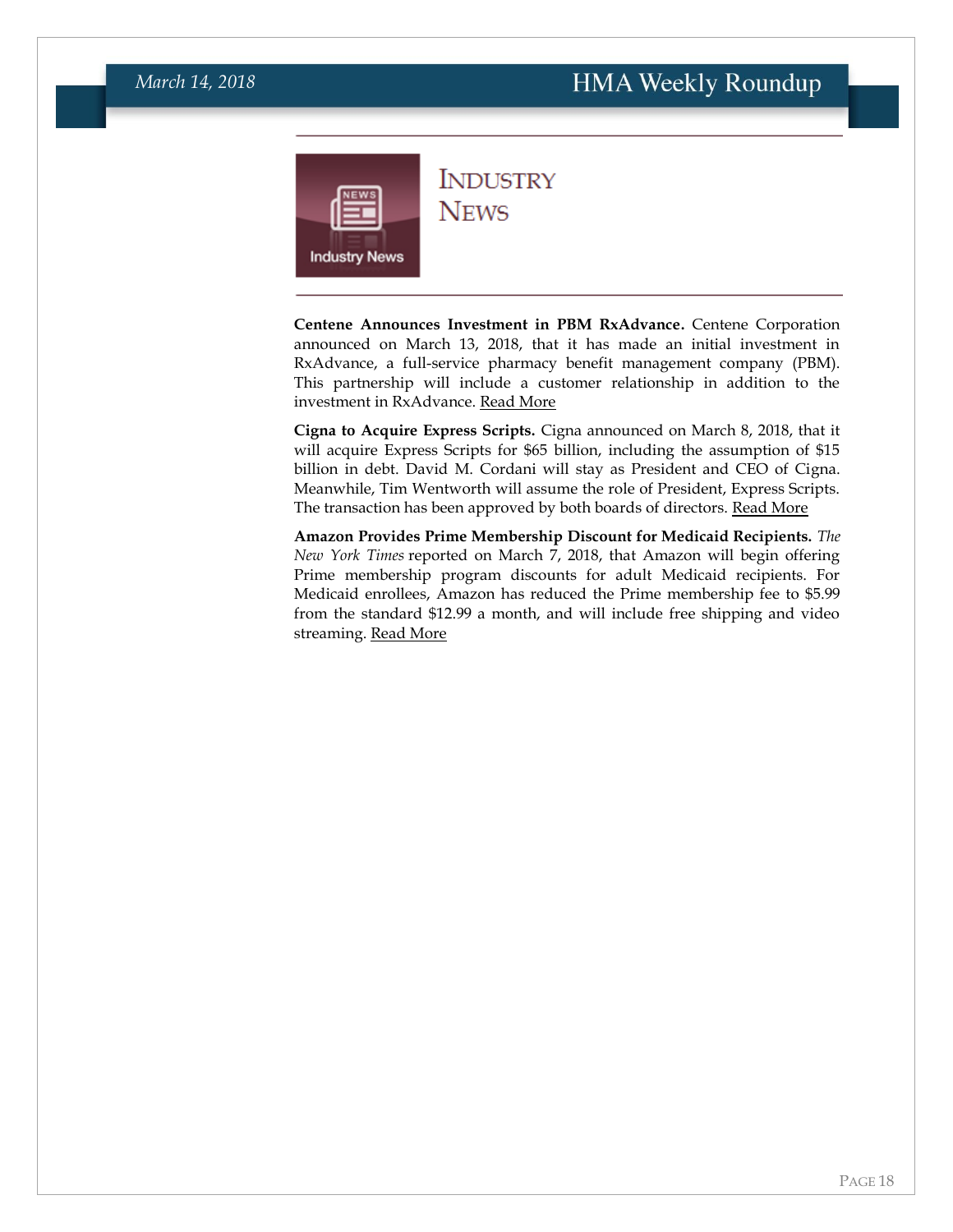# COMPANY ANNOUNCEMENTS

**ConcertoHealth Promotes Christopher Dodd to Chief Care Transformation Officer.** [Read More](https://www.prnewswire.com/news-releases/concertohealth-promotes-christopher-dodd-to-chief-care-transformation-officer-300606645.html)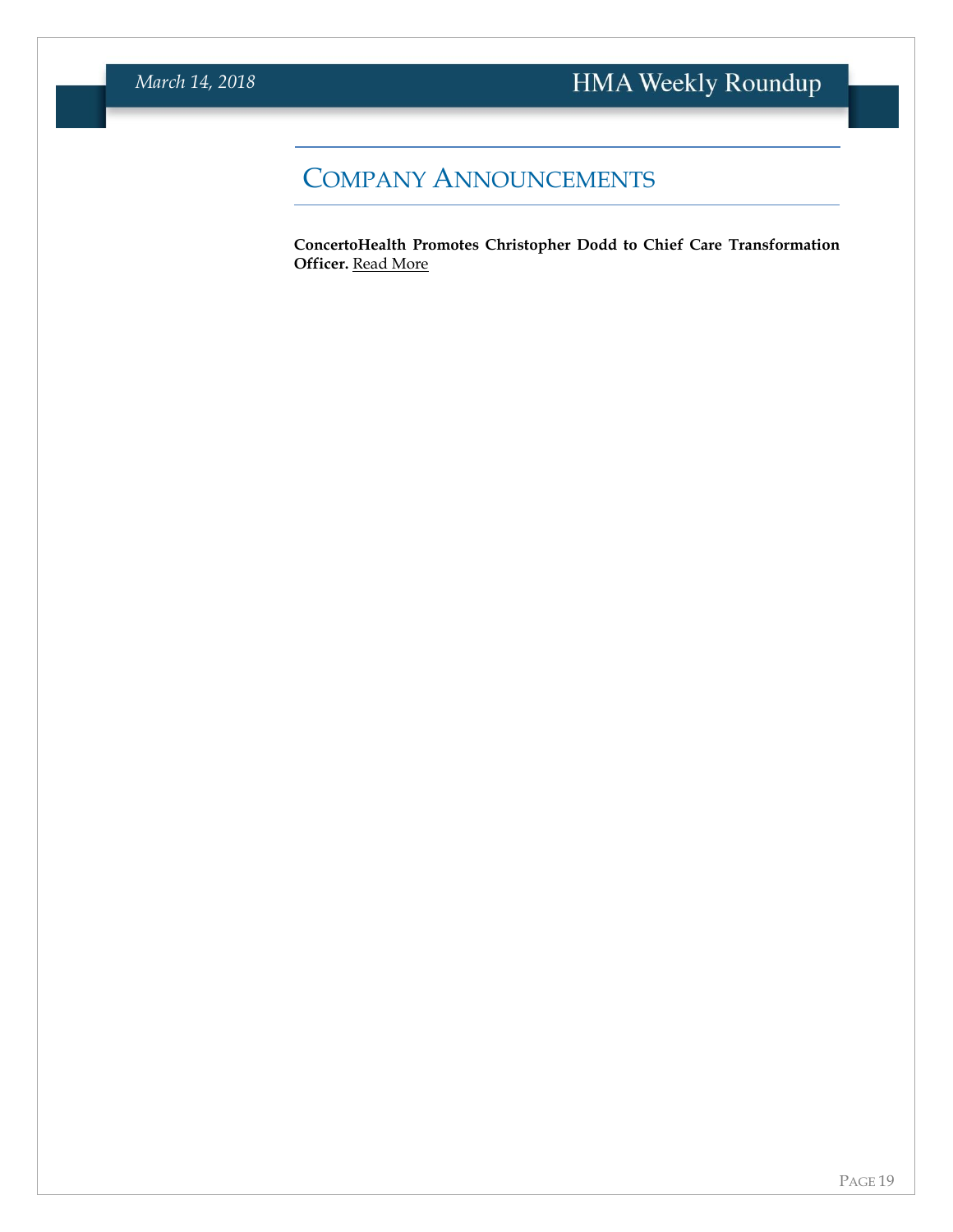### *March 14, 2018*

# HMA Weekly Roundup

# <span id="page-19-0"></span>RFP CALENDAR

| Date                     | <b>State/Program</b>                           | <b>Event</b>                                  | <b>Beneficiaries</b>                           |
|--------------------------|------------------------------------------------|-----------------------------------------------|------------------------------------------------|
| 2018 (Delayed from 2017) | Alaska Coordinated Care Demonstration          | <b>Contract Awards</b>                        | <b>TBD</b>                                     |
| 2018                     | Massachusetts One Care (Duals Demo)            | <b>RFP Release</b>                            | <b>TBD</b>                                     |
| Spring 2018              | North Carolina                                 | <b>RFP Release</b>                            | 1,500,000                                      |
| March 2018               | Alabama ICN (MLTSS)                            | <b>RFP Release</b>                            | 25,000                                         |
| April or May 2018        | Alabama ICN (MLTSS)                            | <b>Contract Award</b>                         | 25,000                                         |
| April 2018               | New Hampshire                                  | <b>RFP Release</b>                            | 160,000                                        |
| April 6, 2018            | <b>Texas STAR and CHIP</b>                     | <b>RFP Release</b>                            | 3,342,530                                      |
| April 6, 2018            | <b>Puerto Rico</b>                             | Proposals Due                                 | $^{\sim}$ 1,300,000                            |
| April 11, 2018           | Wisconsin LTC (Milwaukee and Dane Counties)    | Proposals Due                                 | $^{\sim}1,600$                                 |
| April 16, 2018           | Florida Statewide Medicaid Managed Care (SMMC) | <b>Contract Awards</b>                        | 3,100,000                                      |
| April 24, 2018           | lowa                                           | <b>Contract Awards</b>                        | 600,000                                        |
| April 27, 2018           | Florida Children's Medical Services            | <b>Responses Due</b>                          | 50,000                                         |
| April 12, 2018           | Washington FIMC (Remaining Counties)           | Proposals Due                                 | $^{\prime\prime}1,600,000$                     |
| May 22, 2018             | <b>Washington FIMC (Remaining Counties)</b>    | <b>Contract Awards</b>                        | $^{\sim}$ 1,600,000                            |
|                          |                                                |                                               | 53,000 in Program; RFP                         |
| May 23, 2018             | Minnesota Special Needs BasicCare              | Proposals Due                                 | Covers Subset                                  |
| <b>June 2018</b>         | <b>Puerto Rico</b>                             | <b>Contract Awards</b>                        | $^{\prime\prime}$ 1,300,000                    |
| <b>June 2018</b>         | North Carolina                                 | Proposals Due                                 | 1,500,000                                      |
| <b>June 2018</b>         | Kansas KanCare                                 | <b>Contract Awards</b>                        | 380,000                                        |
| June 4, 2018             | Wisconsin LTC (Milwaukee and Dane Counties)    | <b>Contract Award</b>                         | $^{\sim}1,600$                                 |
| June 26, 2018            | Florida Children's Medical Services            | <b>Contract Award</b>                         | 50,000                                         |
| June 29, 2018            | Minnesota Special Needs BasicCare              | <b>Contract Award</b>                         | 53,000 in Program; RFP<br><b>Covers Subset</b> |
| <b>July 2018</b>         | <b>Texas STAR and CHIP</b>                     | <b>Proposals Due</b>                          | 3,342,530                                      |
| July 1, 2018             | Pennsylvania HealthChoices (Delay Likely)      | Implementation (SE Zone)                      | 830,000                                        |
| July 1, 2018             | MississippiCAN                                 | Implementation                                | 500,000                                        |
| August 1, 2018           | Virginia Medallion 4.0                         | Implementation                                | 700,000                                        |
| September 1, 2018        | Texas CHIP (Rural, Hidalgo Service Areas)      | Implementation                                | 85,000                                         |
| September 2018           | North Carolina                                 | Contract awards                               | 1,500,000                                      |
| September 26, 2018       | <b>Texas STAR and CHIP</b>                     | <b>Evaluation Period Ends</b>                 | 3,342,530                                      |
| October 2018             | <b>Puerto Rico</b>                             | Implementation                                | $^{\sim}$ 1,300,000                            |
| October 2018             | Alabama ICN (MLTSS)                            | Implementation                                | 25,000                                         |
| October 1, 2018          | Arizona                                        | Implementation                                | 1,600,000                                      |
| October 1, 2018          | Texas STAR+PLUS Statewide                      | <b>Contract Start</b>                         | 530,000                                        |
| November 1, 2018         | New Hampshire                                  | Proposals Due                                 | 160,000                                        |
| January 2019             | Kansas KanCare                                 | Implementation                                | 380,000                                        |
| January 1, 2019          | Wisconsin LTC (Milwaukee and Dane Counties)    | Implementation                                | $^{\sim}1,600$                                 |
| January 1, 2019          | <b>Washington FIMC (Remaining Counties)</b>    | Implementation for RSAs Opting for 2019 Start | $^{\sim}1,600,000$                             |
| January 1, 2019          | Florida Children's Medical Services            | <b>Contract Start</b>                         | 50,000                                         |
| January 1, 2019          | Pennsylvania MLTSS/Duals                       | Implementation (SE Zone)                      | 145,000                                        |
| January 1, 2019          | Florida Statewide Medicaid Managed Care (SMMC) | Implementation                                | 3,100,000                                      |
| January 1, 2019          | Pennsylvania HealthChoices (Delay Likely)      | Implementation (Lehigh/Capital Zone)          | 490,000                                        |
| January 1, 2019          | <b>New Mexico</b>                              | Implementation                                | 700,000                                        |
| January 1, 2019          | <b>New Hampshire</b>                           | <b>Contract Awards</b>                        | 160,000                                        |
|                          |                                                |                                               | 53,000 in Program; RFP                         |
| January 1, 2019          | Minnesota Special Needs BasicCare              | <b>Contract Implementation</b>                | Covers Subset                                  |
| January 24, 2019         | <b>Texas STAR and CHIP</b>                     | <b>Contract Start</b>                         | 3,400,000                                      |
| July 1, 2019             | North Carolina                                 | Implementation                                | 1,500,000                                      |
| July 1, 2019             | New Hampshire                                  | Implementation                                | 160,000                                        |
| July 1, 2019             | lowa                                           | Implementation                                | 600,000                                        |
| <b>January 1, 2020</b>   | Texas STAR+PLUS, STAR, and CHIP                | <b>Operational Start Date</b>                 | 530,000                                        |
| January 1, 2020          | Pennsylvania MLTSS/Duals                       | <b>Implementation (Remaining Zones)</b>       | 175,000                                        |
| January 1, 2020          | <b>Washington FIMC (Remaining Counties)</b>    | Implementation for RSAs Opting for 2020 Start | $^{\sim}1,600,000$                             |
| January 1, 2020          | Massachusetts One Care (Duals Demo)            | Implementation                                | <b>TBD</b>                                     |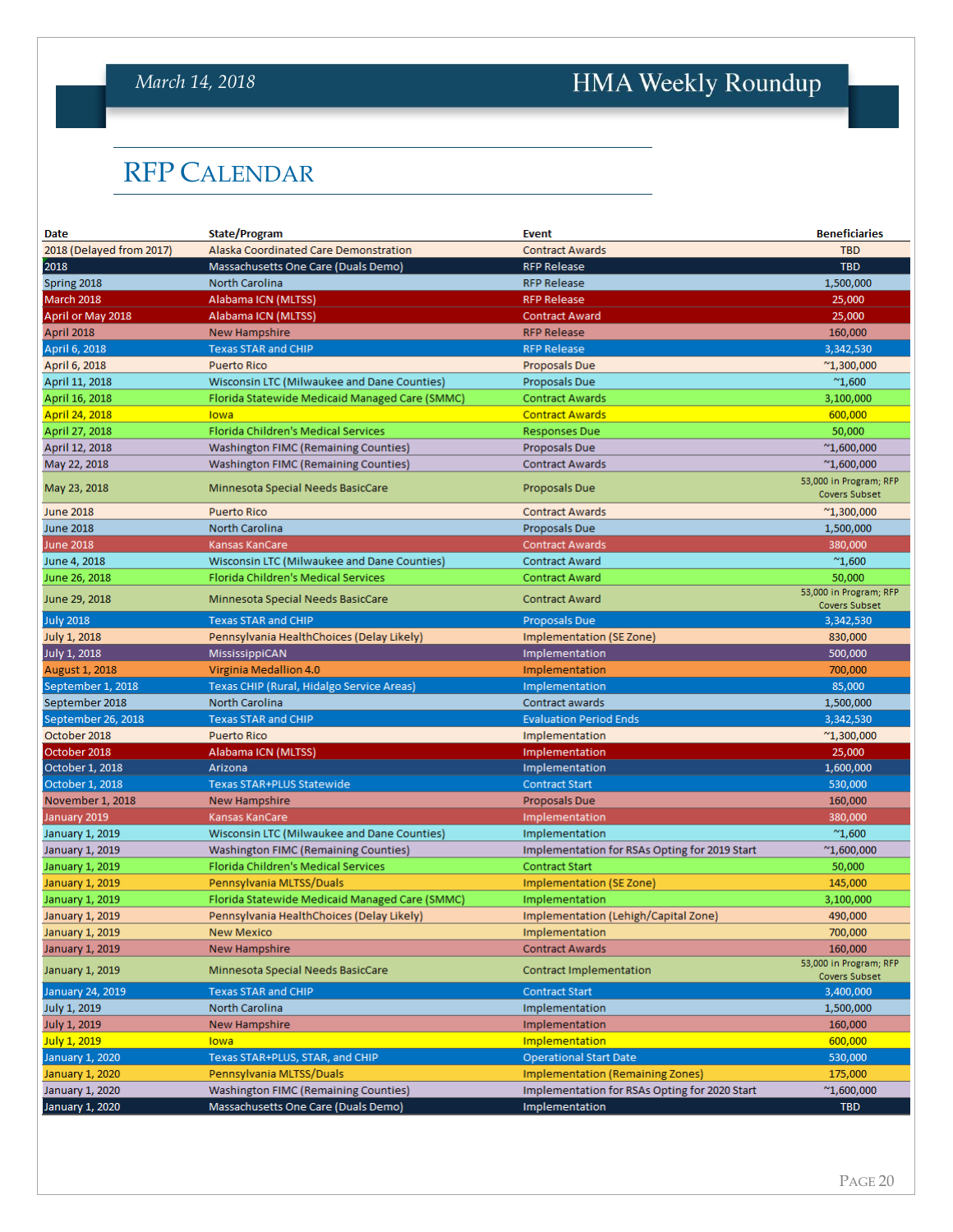## <span id="page-20-0"></span>HMA NEWS

**Upcoming Webinar** - Technology Refresh: Assessing, Updating Health Insurance Exchange Platforms to Improve Marketplace Functionality and Enhance the User Experience on March 21, 1-2 EDT. [Read More](https://www.healthmanagement.com/knowledge-share/webinars/technology-refresh-assessing-updating-health-insurance-exchange-platforms-improve-marketplace-functionality-enhance-user-experience/)

**Upcoming Webinar** - The State of the States: Key Data on State Medicaid Long-Term Services and Supports Programs on March 22, 1–2 EDT. [Read More](https://www.healthmanagement.com/knowledge-share/webinars/state-states-key-data-state-medicaid-long-term-services-supports-programs/)